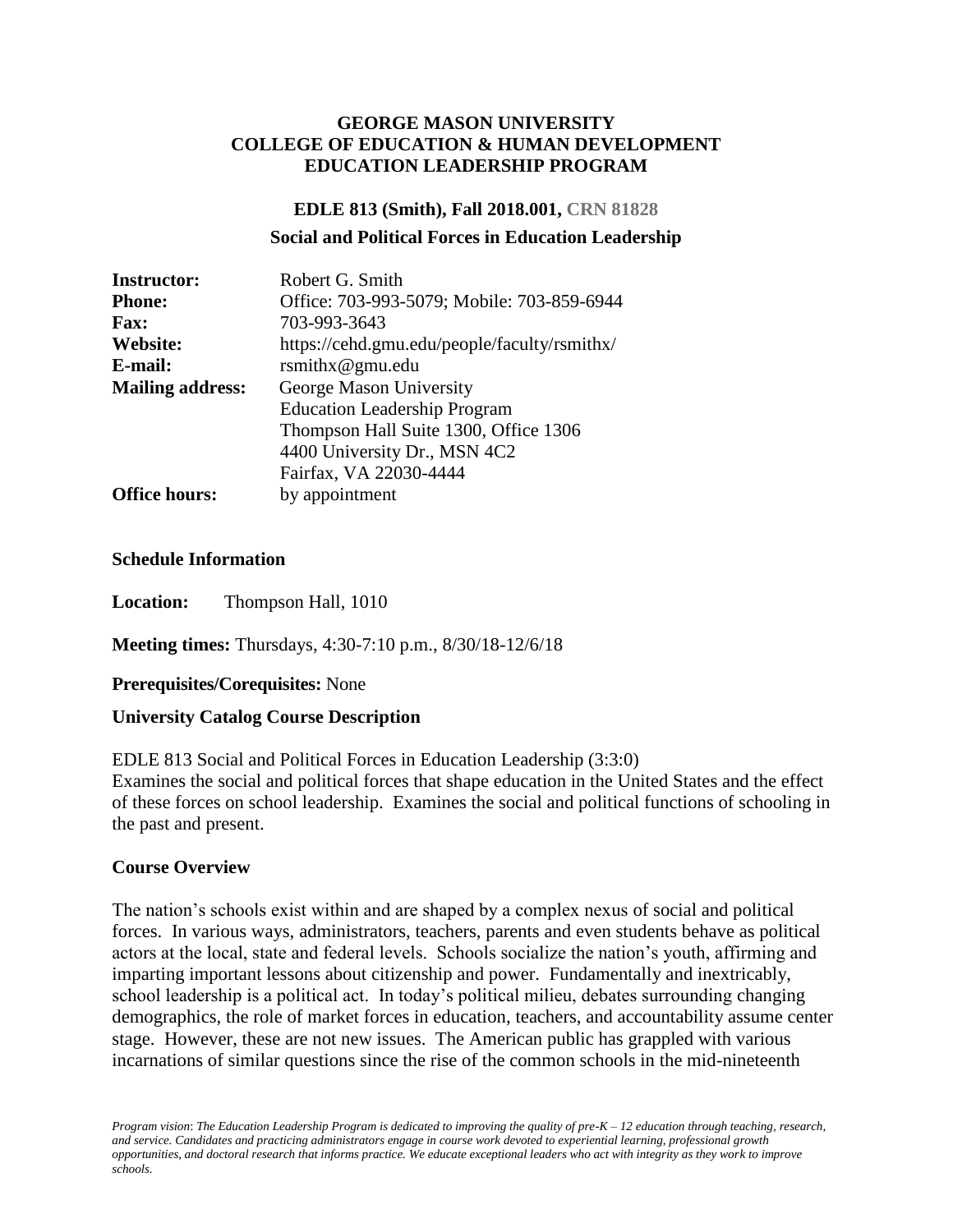century. This course examines the social and political forces that travel through the schools and shape school leadership today and historically.

Beginning with a consideration of the pace of educational change, followed by analysis of the implications of the changing demographics of this country and its students, this course moves to a focus on opportunity and achievement gaps and the leadership needed to narrow them. Following threads of the forces affecting the moves to narrow gaps, the course moves to deliberations regarding market forces and privatization; teacher recruitment, retention, improvement; and evaluation and accountability viewed through the interaction of local, state and federal laws and policies.

## **Course Delivery Method**

Each session will consist of some combination of large and small group work and discussion. Students will work with a variety of primary sources and original research in class, both individually and in small groups. Knowledge is constructed collaboratively. For this reason, it is essential that students read the assigned materials carefully and come prepared to participate in discussion.

## **Learner Outcomes**

Students who successfully complete this course will:

- 1. Gain an understanding of the development and structure of American schooling.
- 2. Understand political contexts of schooling.
- 3. Consider the ways in which school leadership is a social and political act.
- 4. Understand the variety of ways in which social forces shape schooling and school leadership.
- 5. Develop a broad framework that will support and help shape their future research.
- 6. Analyze primary source materials and seminal research.
- 7. Analyze and evaluate original research.
- 8. Evaluate and engage with secondary source materials.
- 9. Hone critical thinking skills.

## **National Professional Standards**

The following Education Leadership Constituent Council (ELCC) standard elements are addressed, in part, in this course:

2.1 Candidates understand and can sustain a school culture and instructional program conducive to student learning through collaboration, trust, and a personalized learning environment with high expectations for students. 2.3 Candidates understand and can develop and supervise the instructional and leadership capacity of school staff.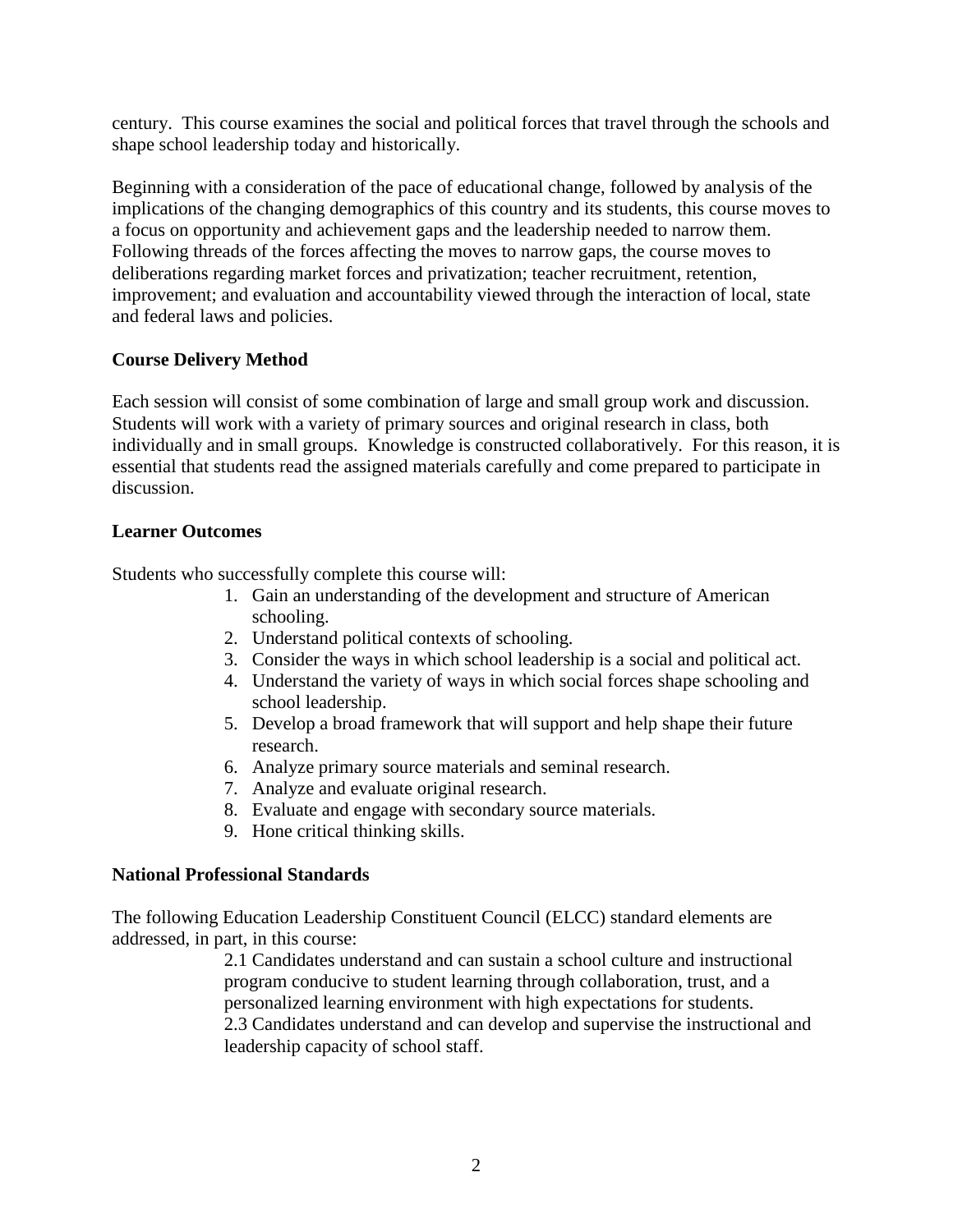4.1**:** Candidates understand and can collaborate with faculty and community members by collecting and analyzing information pertinent to the improvement of the school's educational environment.

4.3 Candidates understand and can respond to community interests and needs by building and sustaining positive school relationships with families and caregivers. 4.4: Candidates understand and can respond to community interests and needs by building and sustaining productive school relationships with community partners 5.3: Candidates understand and can safeguard the values of democracy, equity, and diversity.

5.5: Candidates understand and can promote social justice within a school to ensure that individual student needs inform all aspects of schooling.

6.1 Candidates understand and can advocate for school students, families, and caregivers.

6.2 Candidates understand and can act to influence local, district, state, and national decisions affecting student learning in a school environment

6.3 Candidates understand and can anticipate and assess emerging trends and initiatives in order to adapt school-based leadership strategies.

#### **Course Materials**

#### **Required Texts.**

- Frey, W.H. (2018). *Diversity explosion*: *How new racial demographics are remaking America.* Washington, D.C.: Brookings Institution Press.
- Smith, R.G. & Brazer, S.D. (2016). *Striving for equity: District leadership for narrowing opportunity and achievement gaps.* Cambridge, MA: Harvard Education Press.

#### **Recommended Texts.**

Lubienski, C.A. & Lubienski, S.T. (2014). *The public school advantage: Why public schools outperform private schools.* Chicago: The University of Chicago Press.

Taylor, P. (2015). *The next America. Boomers, millennials and the looming generational showdown.* New York: PublicAffairs.

**Readings.** All additional required readings are available in Blackboard. See the Tentative Weekly Schedule below for specific titles. Selected optional articles and documents may also be found on Blackboard.

**Outside-of-class resources.** Online access is vital for the distance learning aspects of the course and is important if we experience school shutdowns because of the weather or other problems.

*E-mail.* All students are required to activate and monitor their GMU e-mail accounts. I *strongly recommend* that you do not forward your Mason e-mail to a different account because attachments are often lost that way. It is best to check e-mail directly from your Mason account daily.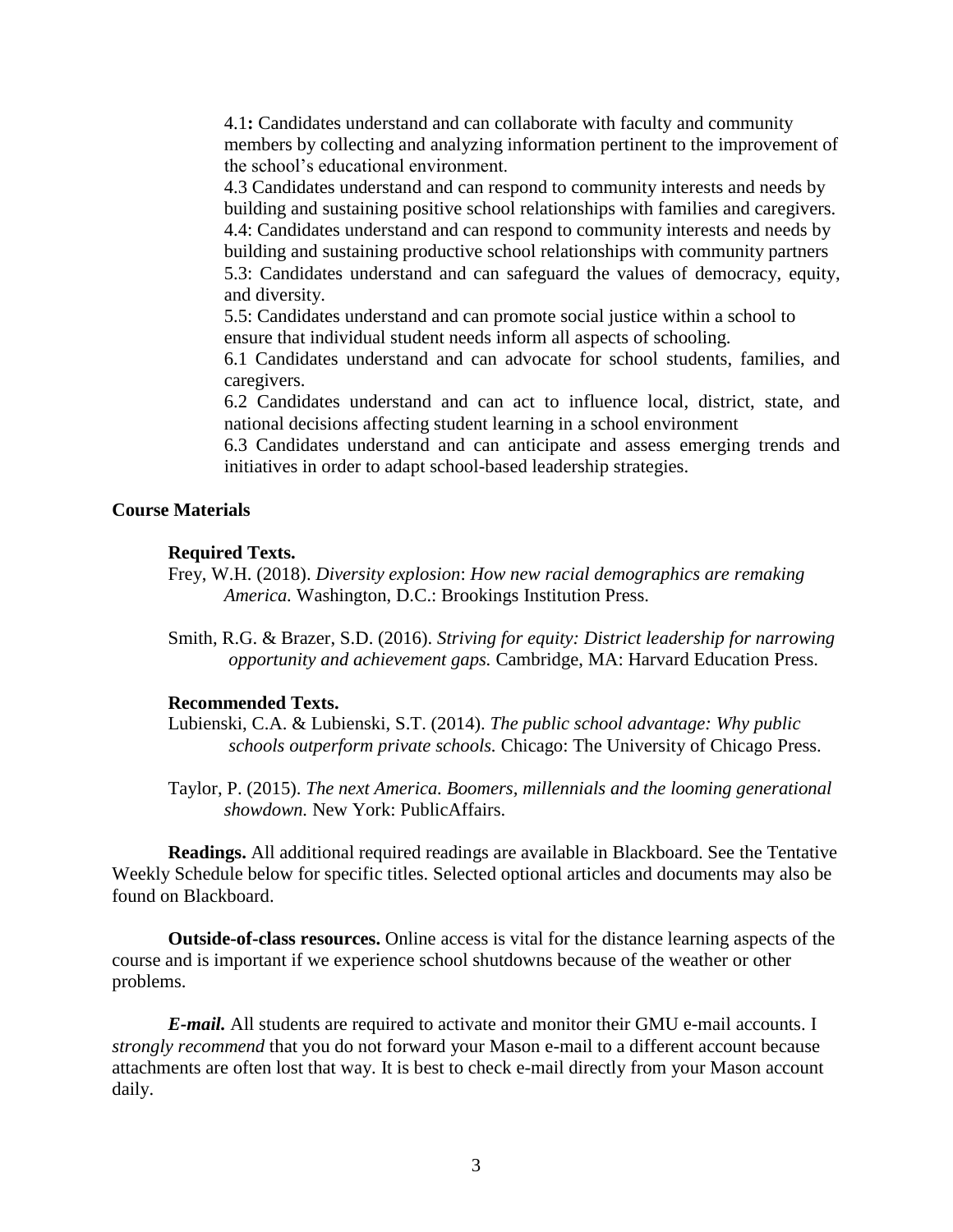*Blackboard.* All students are required to use Blackboard as part of this course. This is an Internet site at which I will post vital information for the course and through which we will communicate from time to time.

*Microsoft Office.* It is my expectation that all students have access to Microsoft Office. We will be using Word for this course. If you do not have access to this software, you are required to obtain it within the first two weeks of the course. It is best to have the most recent (2010) version of the software.

#### **Course Performance Evaluation**

**Submission of assignments.** All papers must be submitted *on time, electronically via Blackboard*.

**Written assignments***.* Consistent with expectations of doctoral courses in the Education Leadership program, grading is based heavily on student performance on written assignments. The assignments constructed for this course reflect a mix of skills associated with the application of research to education leadership contexts. Overall, written work will be assessed using the following broad criteria:

- 1. Application of concepts embedded in assigned readings and other materials and reinforced in classroom activities
- 2. The quality of analysis, synthesis, and application
- 3. The degree to which writing is clear, concise, and organized

#### **Other requirements.**

*Attendance.* Students are expected to attend every class on time and to remain in class until it ends. If you are ill or have an emergency that prevents you from attending class, please call or e-mail me in advance. If you miss more than one class, you arrive late to multiple classes, and/or you leave class early multiple times, you will be subject to loss of participation points (see below).

*Class participation.* Students are expected to participate actively in class discussions, in group activities, and in serving as critical friends to other students

**Weights of performances.** The overall weights of the various performances are:

*Class participation, 20 points.* Students are expected to participate actively in class discussions, in group activities, and in serving as critical friends to other students. Attendance is expected for all classes and is considered an element of participation. **If you must be absent, please notify me by e-mail or phone.** More than one absence may result in a reduction in participation points. Arriving at class more than 30 minutes late or leaving more than 30 minutes before the end of class may result in loss of points.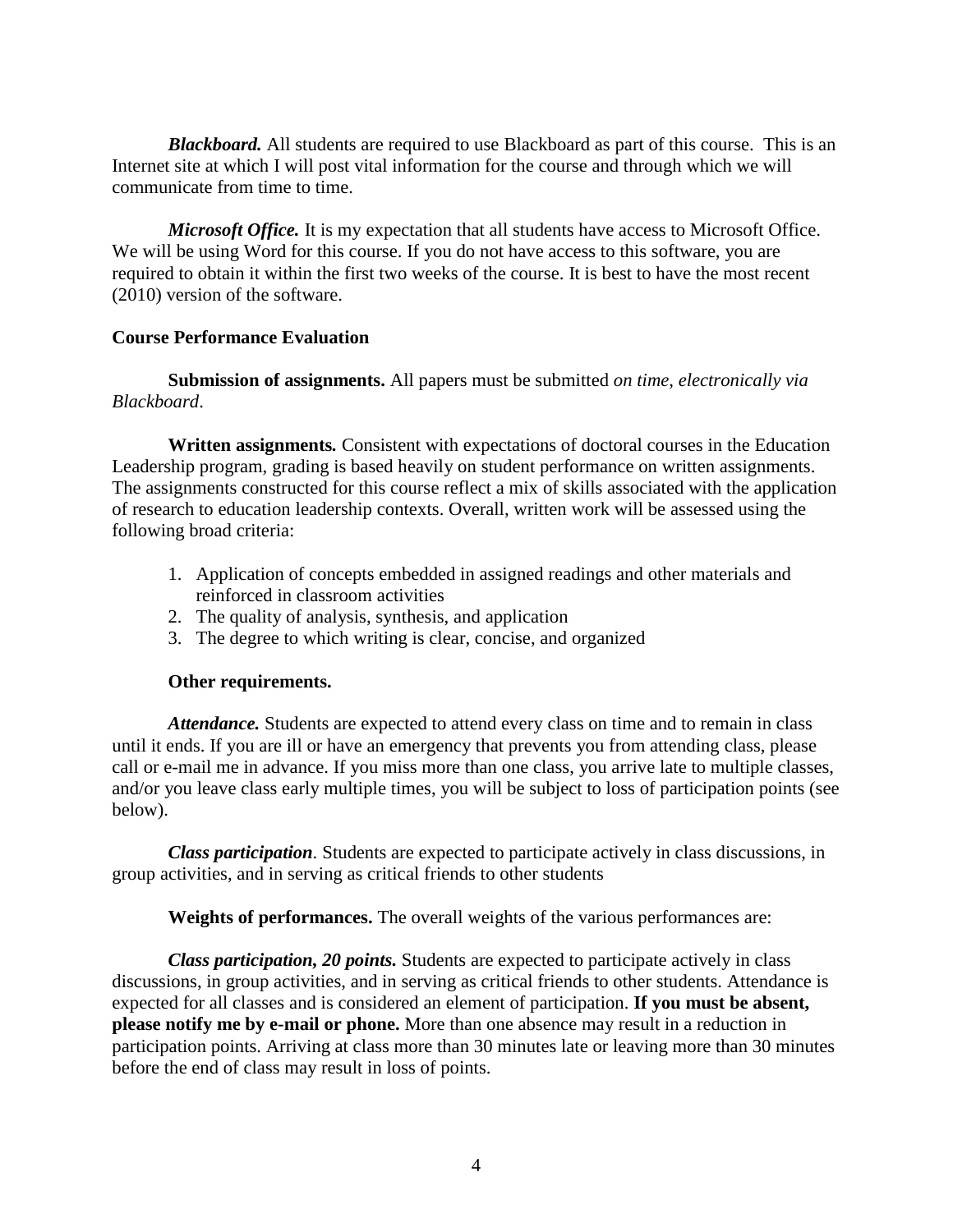*Written assignments 80 points.* Three types of performance-based assignments will be completed during the semester. Each of the first two assignments builds toward the final Research Essay. The directions for each assignment and a rubric for grading each assignment are described at the end of this syllabus. The assignments and the points assigned are:

- 1. Topic Proposal (15 points)
- 2. Literature Review (25 points)
- 3. Research Essay (Required performance for course) (40 points)

## **Grading Policies**

#### *Grading scale.*

| A+           | 100      |
|--------------|----------|
| A            | 95-99    |
| $A -$        | 90-94    |
| $_{\rm B+}$  | 87-89    |
| B            | 83-86    |
| B-           | 80-82    |
| $\mathsf{C}$ | 75-79    |
| F            | $0 - 74$ |

*Late work.* Assignments submitted after 11:59 p.m. on the due date will be considered late**.**

#### **Professional Dispositions**

Students are expected to exhibit professional behaviors and dispositions at all times.

#### **GMU Policies and Resources for Students**

#### **Policies**

- Students must adhere to the guidelines of the Mason Honor Code (see <https://catalog.gmu.edu/policies/honor-code-system/>).
- Students must follow the university policy for Responsible Use of Computing (see [http://universitypolicy.gmu.edu/policies/responsible-use-of-computing/\)](http://universitypolicy.gmu.edu/policies/responsible-use-of-computing/).
- Students are responsible for the content of university communications sent to their Mason email account and are required to activate their account and check it regularly. All communication from the university, college, school, and program will be sent to students **solely** through their Mason email account.
- Students with disabilities who seek accommodations in a course must be registered with George Mason University Disability Services. Approved accommodations will begin at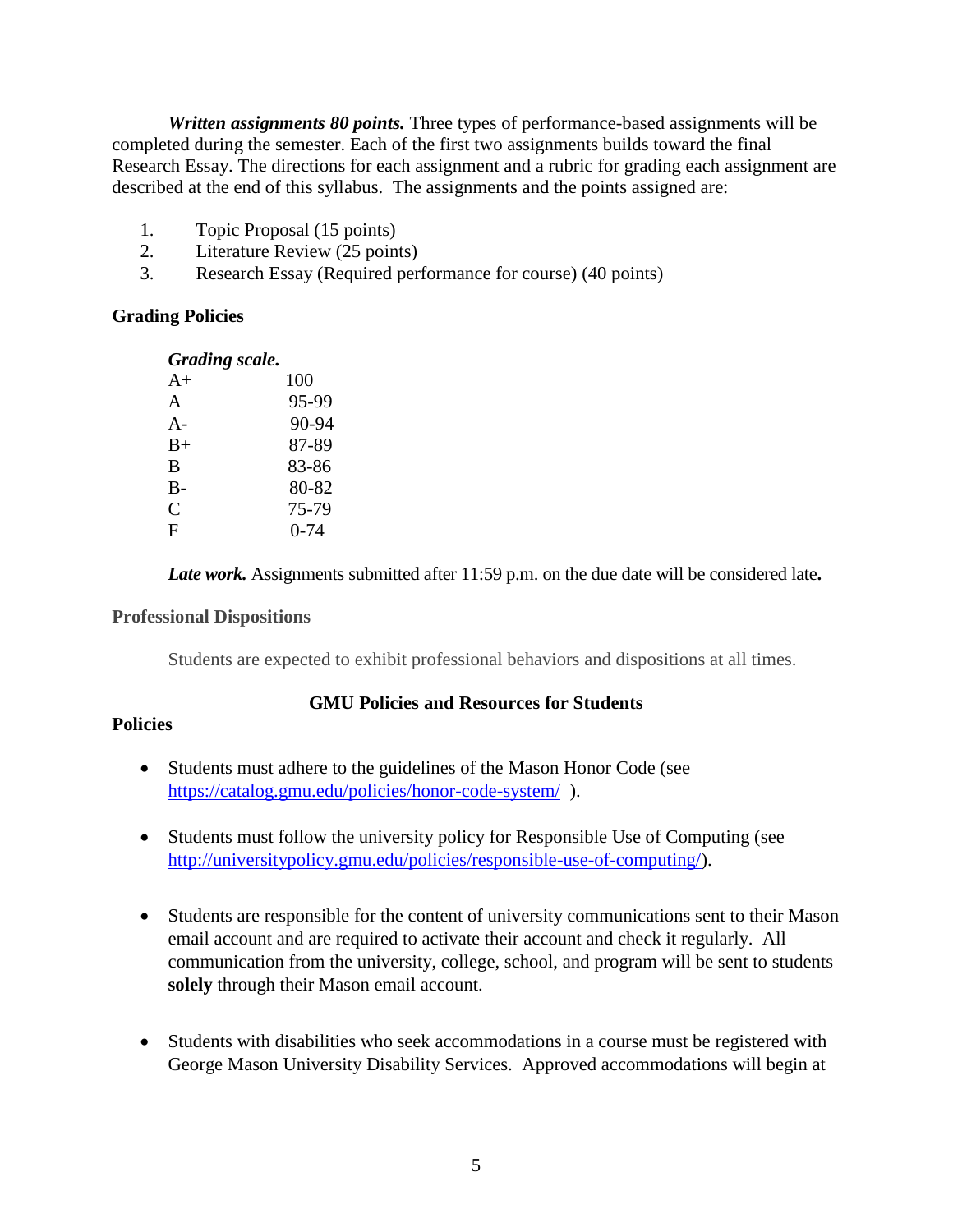the time the written letter from Disability Services is received by the instructor (see [http://ods.gmu.edu/\)](http://ods.gmu.edu/).

 Students must follow the university policy stating that all sound emitting devices shall be silenced during class unless otherwise authorized by the instructor.

## *Campus Resources*

- Support for submission of assignments to Tk20 should be directed to  $tk20$ help@gmu.edu or [https://cehd.gmu.edu/aero/tk20.](https://cehd.gmu.edu/aero/tk20) Questions or concerns regarding use of Blackboard should be directed to [http://coursessupport.gmu.edu/.](http://coursessupport.gmu.edu/)
- For information on student support resources on campus, see <https://ctfe.gmu.edu/teaching/student-support-resources-on-campus>

## **Professional Dispositions**

Students are expected to exhibit professional behaviors and dispositions at all times. See<https://cehd.gmu.edu/students/polices-procedures/>

## **Core Values Commitment**

The College of Education & Human Development is committed to collaboration, ethical leadership, innovation, research-based practice, and social justice. Students are expected to adhere to these principles: **<http://cehd.gmu.edu/values/>**.

**For additional information on the College of Education and Human Development, please visit our website<https://cehd.gmu.edu/>**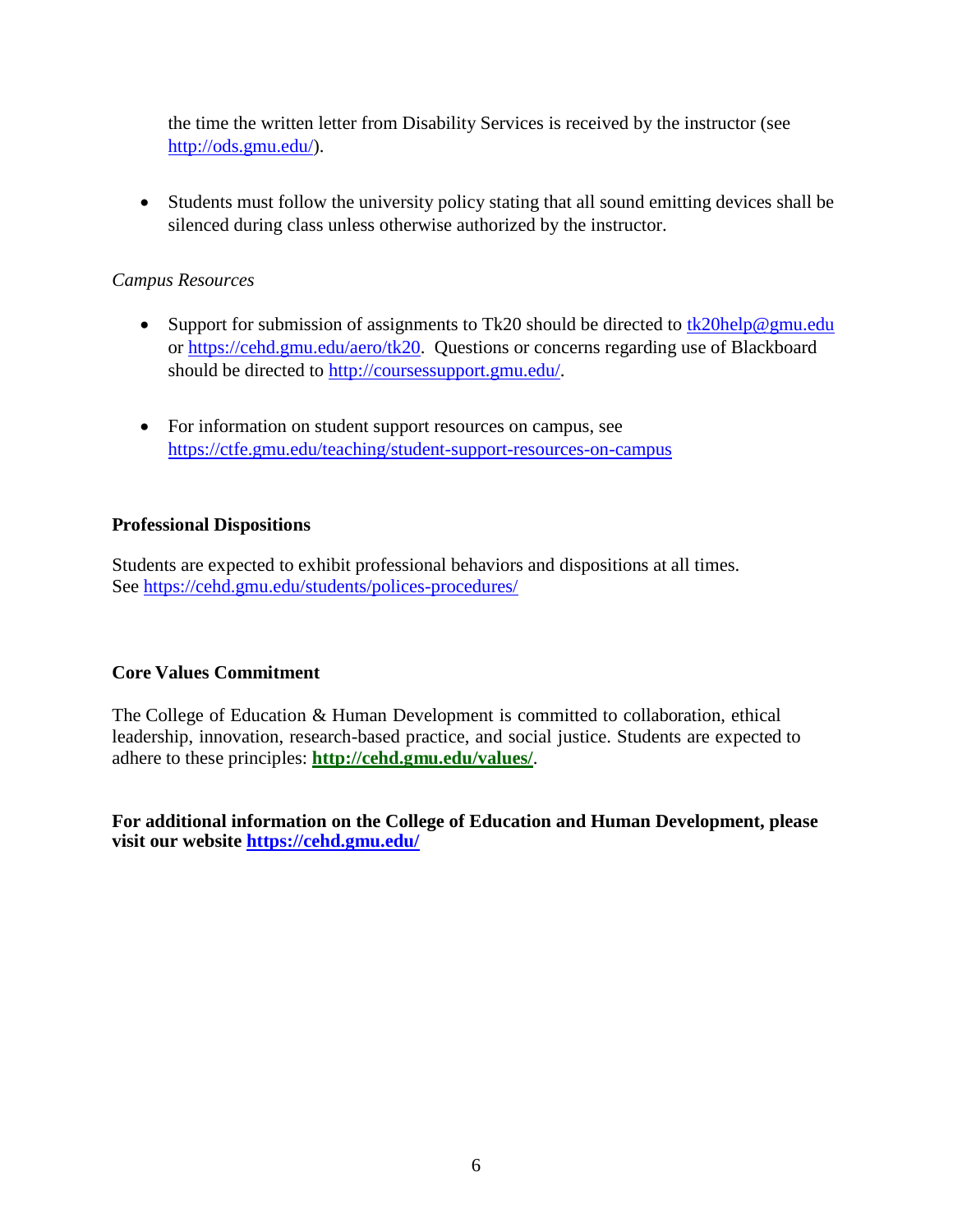## **Tentative Weekly Schedule (subject to change) EDLE 813 (Smith) Fall 2018.001** To accommodate the learning needs of class members, the topic, reading and assignment schedule may be amended during the semester. When the tentative weekly schedule is revised, revisions will be posted on our Blackboard course site.

| Class#         | <b>Date</b> | Topic(s)              | <b>Reading/Writing Assignment</b>                                   |  |  |
|----------------|-------------|-----------------------|---------------------------------------------------------------------|--|--|
|                | 2018        |                       |                                                                     |  |  |
| $\mathbf{1}$   | 8/30        | Introductions         | Cohen, D.K., Spillane, J.P. & Peurach, D.J. (2017). The dilemmas of |  |  |
|                |             | The course            | educational reform. Educational Researcher, 47, 204-212. doi:       |  |  |
|                |             | Thinking about        | 10.3102/0013189X17743488                                            |  |  |
|                |             | reform and            | Katz, M.B. (1976). The origins of public education: A reassessment. |  |  |
|                |             | change                | History of Education Quarterly, 16, 381-407.                        |  |  |
|                |             | <b>Topic Proposal</b> | http://www.jstor.org/stable/367722                                  |  |  |
|                |             | Requirements          | Sarason, B. (1997). NASP distinguished lecture series:              |  |  |
|                |             |                       | What should we do about school reform? School Psychology            |  |  |
|                |             |                       | Review, 26, 104-111.                                                |  |  |
|                |             |                       | Tyack, D. & Tobin, W. (1994). The "grammar" of schooling:           |  |  |
|                |             |                       | Why has it been so hard to change? American Educational             |  |  |
|                |             |                       | Research Journal, 31, 453-479.                                      |  |  |
|                |             |                       | <b>Changing Demographics</b>                                        |  |  |
| $\overline{2}$ | 9/6         | The interactions of   | Frey, pp. 1-64                                                      |  |  |
|                |             | race, class, age      | Twenge, J.M. & Park, H. (2017). The decline in adult activities     |  |  |
|                |             | distribution and      | among U.S. adolescents, 1976-2016. Child Development, 0, 1-17.      |  |  |
|                |             | culture in remaking   | doi: 10.1111                                                        |  |  |
|                |             | America               | Pew Research Center. (2014). Generations and the next America:      |  |  |
|                |             |                       | Paul Taylor [video]. Washington, D.C. (in-class viewing)            |  |  |
| 3              | 9/13        | Group                 | Frey, pp. 65-260. Read two chapters one selected from chapters 4-7  |  |  |
|                |             | investigation:        | and one from chapters 8-11, and summarize and report on them. All   |  |  |
|                |             | Population shifts     | will read Chapter 12.                                               |  |  |
|                |             | and how and where     |                                                                     |  |  |
|                |             | we live               |                                                                     |  |  |
|                |             |                       | <b>Leadership and Opportunity and Achievement Gaps</b>              |  |  |
| $\overline{4}$ | 9/20        | Conditions            | Smith and Brazer, pp. 1-90                                          |  |  |
|                |             | necessary to narrow   |                                                                     |  |  |
|                |             | gaps                  |                                                                     |  |  |
|                |             | <b>Guest Speaker:</b> |                                                                     |  |  |
|                |             | Senator Barbara       |                                                                     |  |  |
|                |             | Favola                |                                                                     |  |  |
| 5              | 9/27        | Interventions,        | Smith and Brazer, pp. 91-159                                        |  |  |
|                |             | opportunities and     |                                                                     |  |  |
|                |             | threats               |                                                                     |  |  |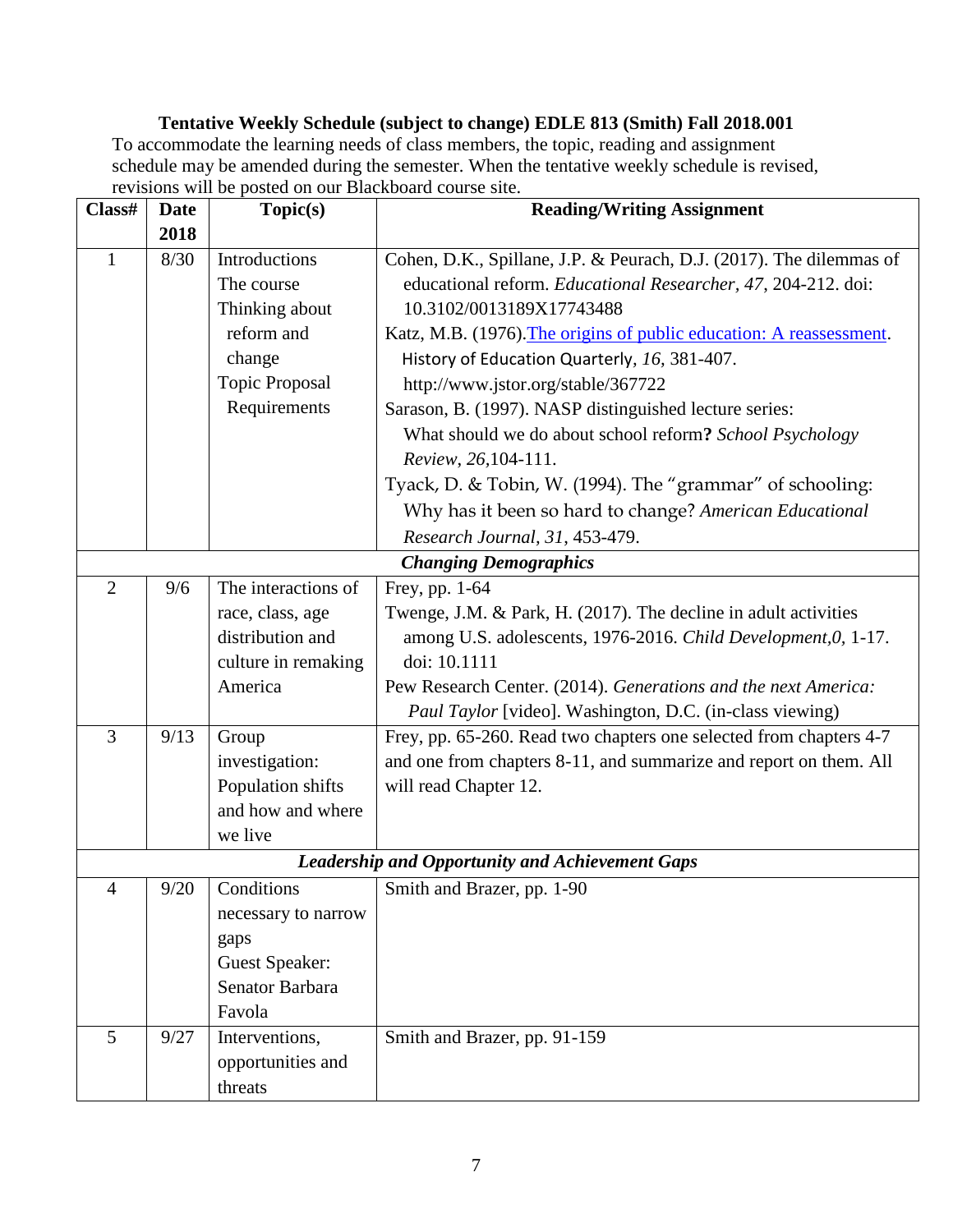|                |       | Peer review of      |                                                                   |  |  |  |
|----------------|-------|---------------------|-------------------------------------------------------------------|--|--|--|
|                |       | topic paper         |                                                                   |  |  |  |
|                | 9/30  |                     | <b>Assignment #1: Topic Paper Due</b>                             |  |  |  |
| 6              | 10/4  | Microagressions,    | All read the following two studies:                               |  |  |  |
|                |       | implicit bias and   | Sue, D.W., Capodilupo, C.M., Torino, G.C., Bucceri, J.M., Holder, |  |  |  |
|                |       | social-             | A.M. B., Nadal, K.L., & Esquilin, M. (2007). Racial               |  |  |  |
|                |       | psychological       | microaggressions in everyday life: Implications for clinical      |  |  |  |
|                |       | interventions       | practice. American Psychologist, 62, 271-286. doi: 10.1037/0003-  |  |  |  |
|                |       | Discussion of       | 066X.62.4.271                                                     |  |  |  |
|                |       | strengths and       | Yeager, D. S. & Walton, G. M. (2011). Social-psychological        |  |  |  |
|                |       | challenges of topic | interventions in education: They're not magic. Review of          |  |  |  |
|                |       | paper               | Educational Research. 81, 267-301. doi:                           |  |  |  |
|                |       |                     | 10.3102/0034654311405999Read one of the following:                |  |  |  |
|                |       | Literature review   | Read one of the following studies:                                |  |  |  |
|                |       | requirements        | Broda, M., Yun, J., Schneider, B., Yeager, D., Walton, G.M. &     |  |  |  |
|                |       |                     | Diemer, M. (2018). Reducing inequality in academic success for    |  |  |  |
|                |       |                     | incoming college students: A randomized trial of growth mindset   |  |  |  |
|                |       |                     | and belonging interventions. Journal of Research on Educational   |  |  |  |
|                |       |                     | Effectiveness, 11, 317-338. doi:                                  |  |  |  |
|                |       |                     | 10.1080/19345747.2018.1429037                                     |  |  |  |
|                |       |                     | Okonofua, J.A., Paunesku, D. & Walton, G. (2016). Brief           |  |  |  |
|                |       |                     | intervention to encourage empathic discipline cuts suspension     |  |  |  |
|                |       |                     | rates in half among adolescents. Proceedings of the National      |  |  |  |
|                |       |                     | Academy of Sciences, 113, 5221-5226                               |  |  |  |
|                |       |                     | doi/10.1073/pnas.1523698113                                       |  |  |  |
|                |       |                     | Spitzer, B. & Aronson J. (2015). Minding and mending the gap:     |  |  |  |
|                |       |                     | Social psychological interventions to reduce educational          |  |  |  |
|                |       |                     | disparities. British Journal of Educational Psychology, 85, 1-18. |  |  |  |
|                |       |                     | doi:10.1111/bjep.12067                                            |  |  |  |
|                |       |                     | <b>Market Forces, Privatization and Effectiveness</b>             |  |  |  |
| $\overline{7}$ | 10/11 | Choice and          | Chubb, J.E. & Moe, T.E. (1988). Politics, markets, and the        |  |  |  |
|                |       | privatization       | organization of schools. American Political Science Review,       |  |  |  |
|                |       |                     | 82,1065-1087.                                                     |  |  |  |
|                |       |                     | Noguera, P.E. (1994). More democracy not less: Confronting the    |  |  |  |
|                |       |                     | challenge of privatization in public education. Journal of Negro  |  |  |  |
|                |       |                     | Education, $63, 237 - 250$ .                                      |  |  |  |
|                |       |                     | Smith, R.G. (2015). Turning conventional wisdom on its head:      |  |  |  |
|                |       |                     | Public schools outperform private schools. Harvard Education      |  |  |  |
|                |       |                     | Letter, $31(1)$ , Retrieve from                                   |  |  |  |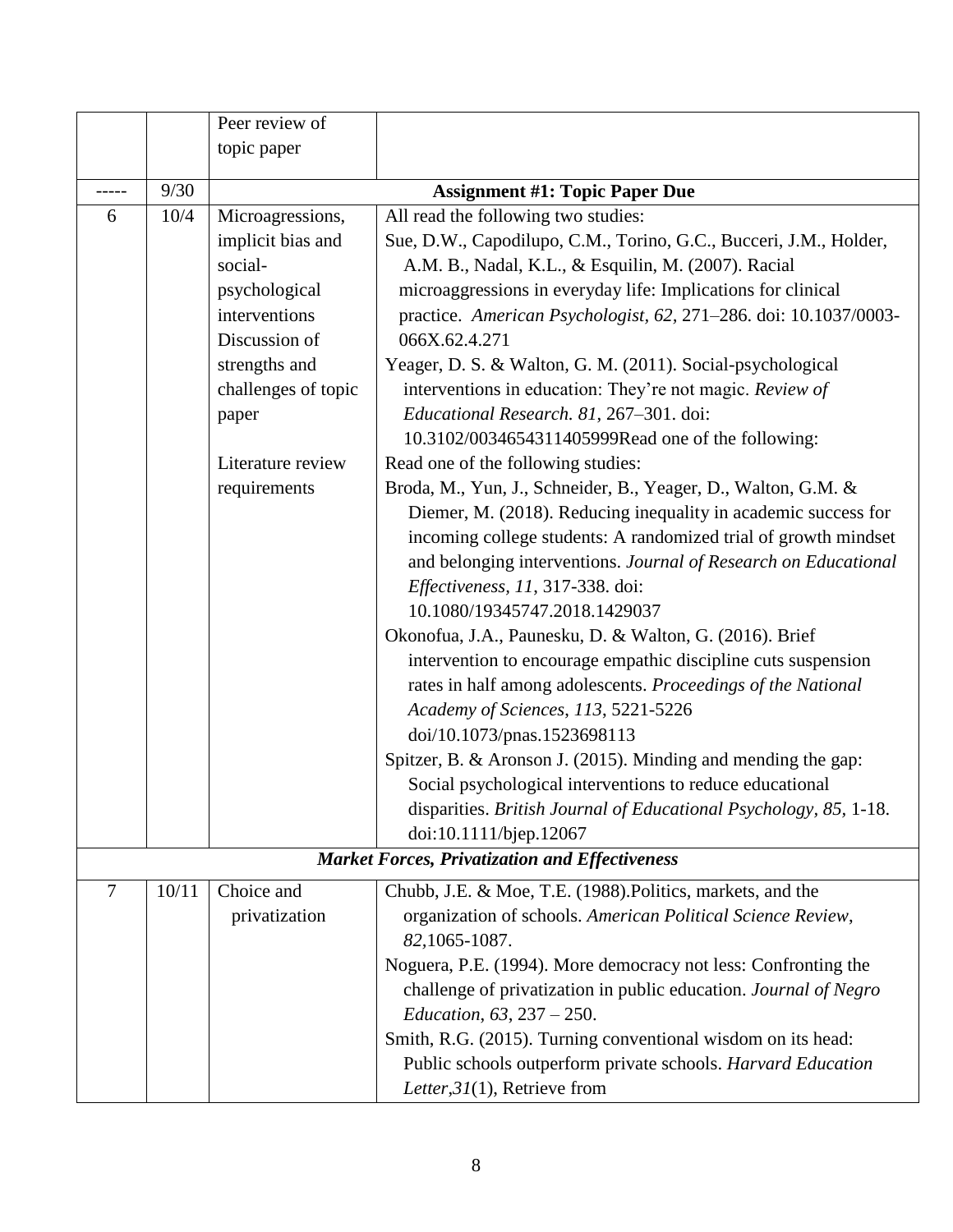|   |       |                 | http://hepg.org/helhome/issues/31_1/helarticle/turning-                                                                          |
|---|-------|-----------------|----------------------------------------------------------------------------------------------------------------------------------|
|   |       |                 | conventional-wisdom-on-its-head-public-sch                                                                                       |
|   |       |                 | Read one of the two studies below:                                                                                               |
|   |       |                 | Reckhow, S. & Snyder, J.W. (2014). The expanding role of                                                                         |
|   |       |                 | philanthropy in education politics. Educational Researcher, 43,                                                                  |
|   |       |                 | 186-195. doi:10.3102/0013189X14536607                                                                                            |
|   |       |                 | Scott, J. & Jabbar, H. (2014). The hub and the spokes: Foundations,                                                              |
|   |       |                 | intermediary organizations, incentivist reforms, and the politics of<br>research evidence. Educational Policy, 28, 233-257. doi: |
|   |       |                 | 10.1177/0895904813515327                                                                                                         |
| 8 | 10/18 | Charter schools | Finn, C.E. & Kanstoroom, M. (2002). Charter schools: Do charter                                                                  |
|   |       |                 | schools do it differently? Phi Delta Kappan, 84(1), 59-62.                                                                       |
|   |       | Review of       | Mathis, W.J. (2016). Regulating charter schools. Retrieved from                                                                  |
|   |       | formative       | <b>National Education Policy Center website:</b>                                                                                 |
|   |       | evaluation of   | http://nepc.colorado.edu/publication/research-based-options                                                                      |
|   |       | class           |                                                                                                                                  |
|   |       |                 | Read one of the following studies:                                                                                               |
|   |       |                 | Almond, M. (2012). The Black charter school effect: Black students                                                               |
|   |       |                 | in American charter schools. The Journal of Negro Education, 81,<br>354-365.                                                     |
|   |       |                 | Baker, B. & Miron, G. (2015). The business of charter schooling:                                                                 |
|   |       |                 | Understanding the policies that charter operators use for                                                                        |
|   |       |                 | financial benefit. Boulder, CO: National Education Policy Center.                                                                |
|   |       |                 | Retrieved from:                                                                                                                  |
|   |       |                 | http://nepc.colorado.edu/publication/charter-revenue                                                                             |
|   |       |                 | Jacobs, N. (2011). Understanding school choice: Location as a<br>determinant of charter school racial, economic, and linguistic  |
|   |       |                 | segregation. Education and Urban Society, 45, 459-482. doi:                                                                      |
|   |       |                 | 10.1177/0013124511413388                                                                                                         |
|   |       |                 | Jeynes, W.H. (2012). A meta-analysis on the effects and                                                                          |
|   |       |                 | contributions of public, public charter, and religious schools on                                                                |
|   |       |                 | student outcomes. Peabody Journal of Education, 87, 305-335.                                                                     |
|   |       |                 | doi: 10.1080/0161956X.2012.679542                                                                                                |
|   |       |                 | Schneider, M & Buckley, J. (2003). Making the grade: Comparing                                                                   |
|   |       |                 | DC charter schools to other DC public schools. Educational                                                                       |
|   |       |                 | Evaluation and Policy Analysis, 25, 203-215.                                                                                     |
|   |       |                 | doi:10.3102/01623737025002203                                                                                                    |
|   |       |                 | Wei, X., Patel, D. & Young, V.M. (2014). Opening the "black box":                                                                |
|   |       |                 | Organizational differences between charter schools and traditional                                                               |
|   |       |                 | public schools. Education Policy Analysis Archives, 22(3), 1-30.                                                                 |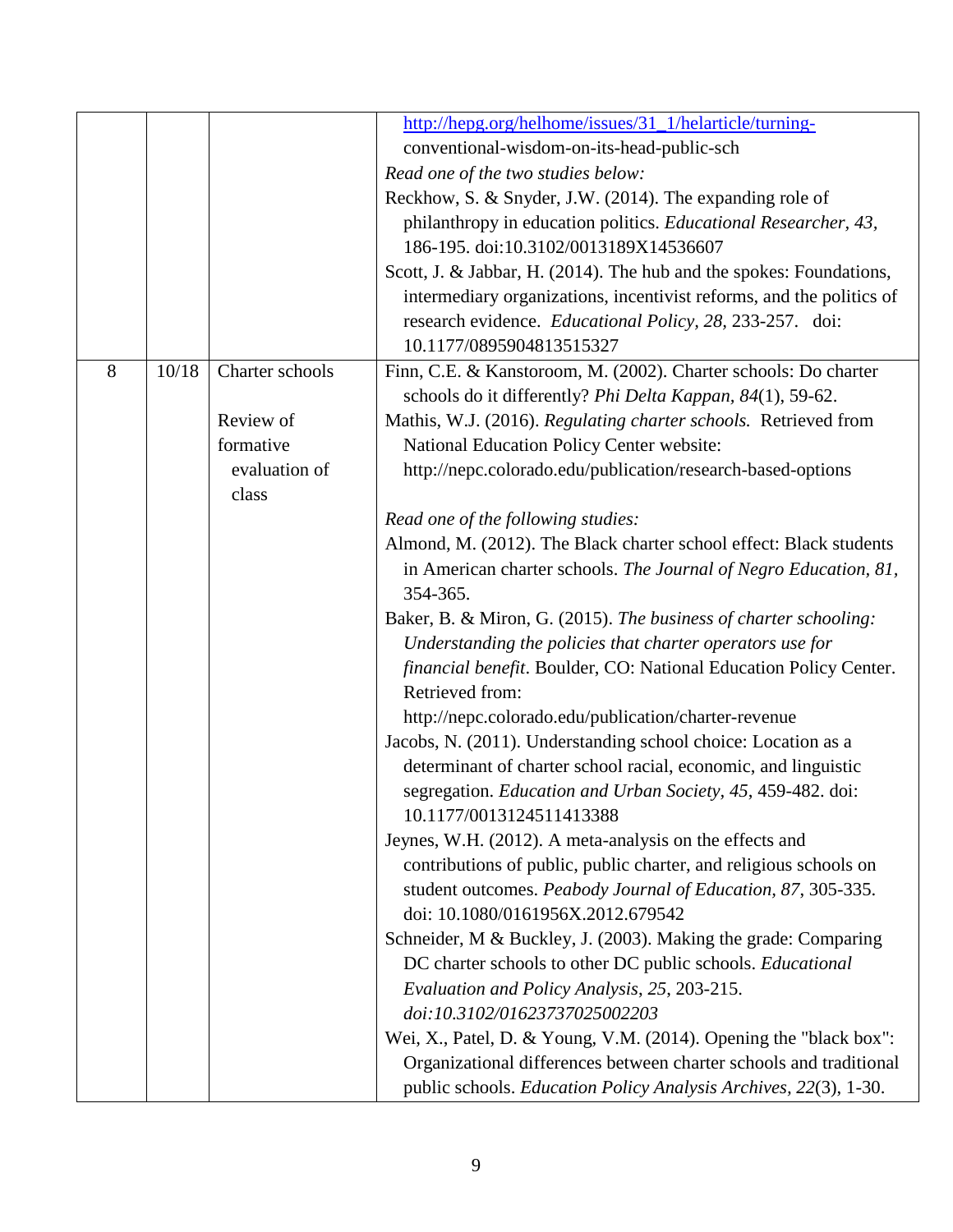|         |       |                                                                   | Retrieved from: http://dx.doi.org/10.14507/epaa.v22n3.2014                             |  |  |  |  |
|---------|-------|-------------------------------------------------------------------|----------------------------------------------------------------------------------------|--|--|--|--|
|         |       |                                                                   | Wilson, T.S. (2016). Contesting the public school: Reconsidering                       |  |  |  |  |
|         |       |                                                                   | charter schools as counterpublics. American Educational                                |  |  |  |  |
|         |       |                                                                   | Research Journal, 53, 919-952. doi: 10.3102/0002831216658972                           |  |  |  |  |
|         |       |                                                                   | Yeh, S.S. (2013). A re-analysis of the effects of KIPP and the                         |  |  |  |  |
|         |       |                                                                   | Harlem Promise Academies. Teachers College Record, 115, 1-20.                          |  |  |  |  |
| 9       | 10/25 |                                                                   | Fifteenth Annual AERA Brown Lecture in Education Research featuring H. Richard         |  |  |  |  |
|         |       |                                                                   | Milner IV, a leading scholar of urban education and teacher education. He              |  |  |  |  |
|         |       |                                                                   | is the Cornelius Vanderbilt Endowed Chair of Education and Professor of Education      |  |  |  |  |
|         |       |                                                                   | in the Department of Teaching and Learning at Peabody College of Vanderbilt            |  |  |  |  |
|         |       | University.                                                       |                                                                                        |  |  |  |  |
|         |       |                                                                   | The Ronald Reagan Building & International Trade Center Amphitheater, Concourse Level, |  |  |  |  |
|         |       |                                                                   | 1300 Pennsylvania Avenue, NW., Washington, D.C. Federal Building: photo ID required to |  |  |  |  |
|         |       |                                                                   |                                                                                        |  |  |  |  |
|         |       |                                                                   | enter. 6:00 p.m. BUFFET RECEPTION TO FOLLOW.,                                          |  |  |  |  |
|         |       |                                                                   | <b>Teachers: Recruitment, Retention, Improvement and Evaluation</b>                    |  |  |  |  |
| 10      | 11/1  | Teachers and                                                      | Bernard. R.M. & Vinovskis, M.A. (1977) The female school teacher                       |  |  |  |  |
|         |       | teaching in                                                       | in antebellum Massachusetts. Journal of Social History, 10(3), 332-                    |  |  |  |  |
|         |       | historical                                                        | 345.                                                                                   |  |  |  |  |
|         |       |                                                                   | Cuban, L. (2007). Hugging the middle: Teaching in an era of testing<br>perspective     |  |  |  |  |
|         |       | and accountability. Education Policy Analysis Archives, 15(1), 1- |                                                                                        |  |  |  |  |
|         |       | Discussion of                                                     | 27. Retrieved from http://epaa.asu.edu/epaa/v15n1/.                                    |  |  |  |  |
|         |       | formative                                                         | Strober, M.H. & Tyack, D.B. (1980). Why do men manage and                              |  |  |  |  |
|         |       | evaluation of class                                               | women teach? A report on research in schools. Signs, 5, 494-503                        |  |  |  |  |
| 11      | 11/8  | Teacher                                                           | Cochran-Smith, M. (2004). The problem of teacher education.                            |  |  |  |  |
|         |       | development:                                                      | Journal of Teacher Education, 55, 295-299. doi:                                        |  |  |  |  |
|         |       | competing models                                                  | 10.1177/0022487104268057                                                               |  |  |  |  |
|         |       |                                                                   | Labaree, D.F. (2005). Life on the margins. Journal of Teacher                          |  |  |  |  |
|         |       | Peer review of                                                    | Education, 56, 186-191. doi: 10.1177/0022487105275916                                  |  |  |  |  |
|         |       | literature review                                                 | Darling-Hammond, L., Holtzman, D. J., Gatlin, S. J., & Heilig, J. V.                   |  |  |  |  |
|         |       |                                                                   | (2005). Does teacher preparation matter? Evidence about teacher                        |  |  |  |  |
|         |       | Anne Holton,                                                      | certification, Teach for America, and teacher effectiveness.                           |  |  |  |  |
|         |       | Visiting Professor,                                               | Education Policy Analysis Archives, 13(42). Retrieved from                             |  |  |  |  |
|         |       | Mason; SBOE                                                       | http://epaa.asu.edu/epaa/v13n42/                                                       |  |  |  |  |
|         |       | Member; former                                                    |                                                                                        |  |  |  |  |
|         |       | VA Secretary of                                                   |                                                                                        |  |  |  |  |
|         |       | Education                                                         |                                                                                        |  |  |  |  |
| $--- -$ | 11/11 |                                                                   | <b>Assignment #2: Literature Review Due</b>                                            |  |  |  |  |
| 12      | 11/15 | <b>Virtual Class</b>                                              | Ingersoll, R., Merrill, L., & Stuckey, D. (2014). Seven trends: the                    |  |  |  |  |
|         |       |                                                                   | transformation of the teaching force, updated, April 2014 (CPRE                        |  |  |  |  |
|         |       | Teacher                                                           | Report #RR-80). Philadelphia: Consortium for Policy Research in                        |  |  |  |  |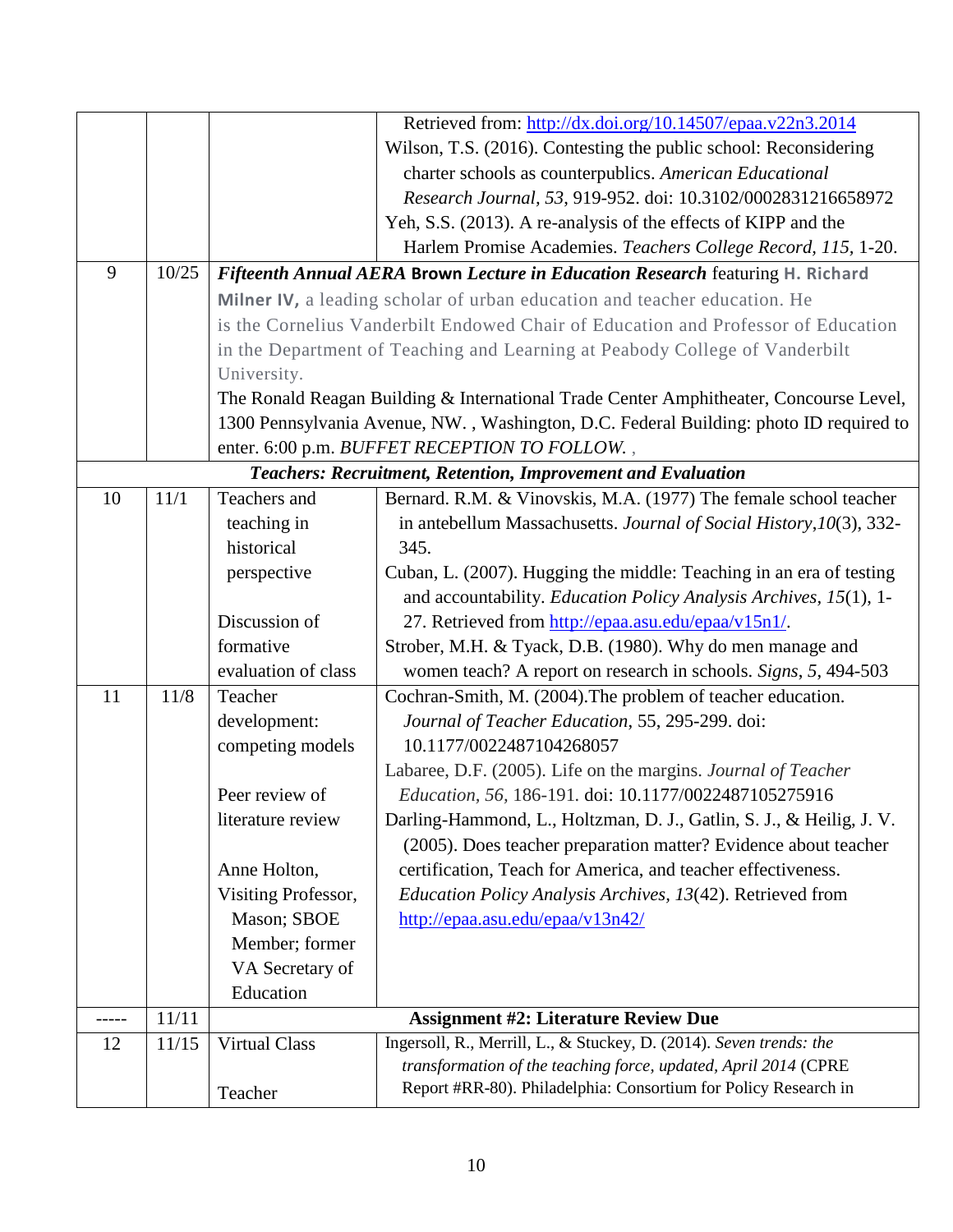| recruitment and   | Education, University of Pennsylvania.                               |
|-------------------|----------------------------------------------------------------------|
| retention         | Read two of the articles below                                       |
|                   | Borman, G. D. & Dowling, N. M. (2008). Teacher attrition and         |
| Discussion of     | retention: A meta-analytic and narrative review of the research.     |
| literature review | Review of Educational Research, 78, 367-409. doi:                    |
| strengths and     | 10.3102/0034654308321455                                             |
| challenges        | Cherng, H.S. & Halpin, P.F. (2016). The importance of minority       |
|                   | teachers: Student perceptions of minority versus White teachers.     |
|                   | Educational Researcher, 45,407-420. doi:                             |
|                   | 10.3102/0013189X16671718                                             |
|                   | Djonko-Moore, C.M. (2016). An exploration of teacher attrition and   |
|                   | mobility in high poverty racially segregated schools. Race           |
|                   | Ethnicity and Education, 19, 1063-1087.                              |
|                   | http://dx.doi.org/10.1080/13613324.2015.1013458                      |
|                   | Engel, M., Jacob, B.A., & Curran, F.C. (2014). New evidence on       |
|                   | teacher labor supply. American Educational Research Journal,         |
|                   | 51, 36-72. doi: 10.3102/0002831213503031                             |
|                   | Feng, L.& Sass, T.R. (2018). The impact of incentives to recruit and |
|                   | retain teachers in "hard to staff" subjects. Journal of Policy       |
|                   | Analysis and Management, 37, 112-135. doi: 10.1002/pam.22037         |
|                   | Horng, E.L. (2009). Teacher tradeoffs: Disentangling teachers'       |
|                   | preferences for working conditions and student demographics.         |
|                   | American Educational Research Journal, 46, 690-717.                  |
|                   | doi:10.3102/0002831208329599                                         |
|                   | Ingersoll, R.M. & May, H. (2012). The magnitude, destinations, and   |
|                   | determinants of mathematics and science teacher turnover.            |
|                   | Educational Evaluation and Policy Analysis, 34, 435–464. DOI:        |
|                   | 10.3102/0162373712454326                                             |
|                   | Ingersoll, R.M. & Strong, M. (2011). The impact of induction and     |
|                   | mentoring programs for beginning teachers: A critical review of      |
|                   | the research. Review of Educational Research, 81, 201-233. doi:      |
|                   | 10.3102/0034654311403323.                                            |
|                   | Jones, N. & Youngs, P. (2012). Attitudes and affect: Daily motions   |
|                   | and their association with the commitment and burnout of             |
|                   | beginning teachers. Teachers College Record 114, 1-36.               |
|                   | Morgan, M., Ludlow, L., Kitching K., O'Leary, M. & Clarke, A.        |
|                   | (2010). What makes teachers tick? Sustaining events in new           |
|                   | teachers' lives. British Educational Research Journal, 36, 191-      |
|                   | 208. doi:10.1080/01411920902780972                                   |
|                   | Reininger, M. (2012). Hometown disadvantage? It depends on           |
|                   | where you're from: Teachers' location preferences and the            |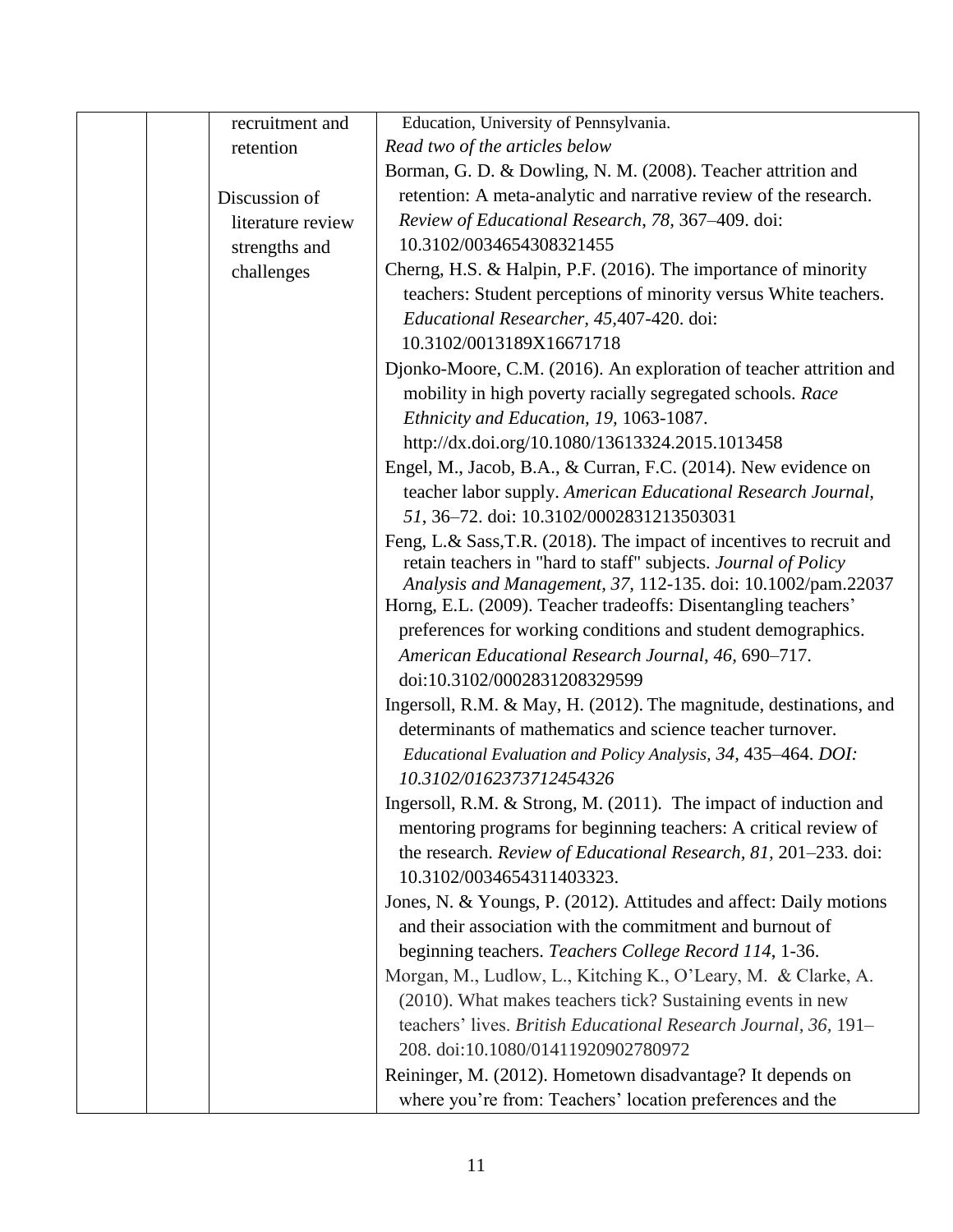|    |       |                    | implications for staffing schools. Educational Evaluation and                                                                                                      |  |  |
|----|-------|--------------------|--------------------------------------------------------------------------------------------------------------------------------------------------------------------|--|--|
|    |       |                    | Policy Analysis, 34,127-145.doi: 10.3102/0162373711420864.                                                                                                         |  |  |
|    |       |                    | Ronfeldt, M. (2012). Where should student teachers learn to teach?                                                                                                 |  |  |
|    |       |                    | Effects of field placement school characteristics on teacher                                                                                                       |  |  |
|    |       |                    | retention and effectiveness. Educational Evaluation and Policy                                                                                                     |  |  |
|    |       |                    | Analysis, 34, 3-26. doi:10.3102/0162373711420865                                                                                                                   |  |  |
|    |       |                    | Simon, N.S. & Johnson, S.M. (2015). Teacher turnover in high-                                                                                                      |  |  |
|    |       |                    | poverty schools: What we know and can do. Teachers College                                                                                                         |  |  |
|    |       |                    | Record, 117(3), 1-36.                                                                                                                                              |  |  |
|    | 11/22 |                    | <b>Thanksgiving Break-No Class</b>                                                                                                                                 |  |  |
|    |       |                    | Data and Decision Making: Equity, Accountability, and the Achievement/Opportunity Gap                                                                              |  |  |
| 13 | 11/29 | Determining        | American Statistical Association (2014, April). ASA statement on                                                                                                   |  |  |
|    |       | "quality" and      | using value-added models for educational assessment. Alexandria,                                                                                                   |  |  |
|    |       | evaluating         | VA. Retrieved from:                                                                                                                                                |  |  |
|    |       | "effectiveness"    | http://www.amstat.org/policy/pdfs/ASA_VAM_Statement.pdf                                                                                                            |  |  |
|    |       |                    | Berliner, D.C. (2014). Exogenous variables and value-added                                                                                                         |  |  |
|    |       | Guest speaker: Dr. | assessments: A fatal flaw. Teachers College Record, 116, 1-31.                                                                                                     |  |  |
|    |       | David Landeryou,   | Choose one of the following articles:                                                                                                                              |  |  |
|    |       | Principal of Key   | Corcoran, S.P., Evans, W.N. & Schwab R.M. (2004). Women, the                                                                                                       |  |  |
|    |       | Elementary School, | labor market and the declining relative quality of teachers. Journal                                                                                               |  |  |
|    |       | D.C.P.S.           | of Policy Analysis and Management, 23(3), 449-470. doi:<br>10.1002/pam.20021                                                                                       |  |  |
|    |       |                    | Darling-Hammond, L., Amrein-Beardsley, A., Haertel, Haertel, E.&<br>Rothstein, J. (2012). Evaluating teacher evaluation. Phi Delta<br>Kappan 9(6): 8-15.           |  |  |
|    |       |                    | Firestone, W.A. (2014). Teacher evaluation policy and conflicting<br>theories of motivation. Educational Researcher, 43, 100-107. doi:<br>10.3102/0013189X14521864 |  |  |
|    |       |                    | Garrett, R. & Steinberg, M.P. (2015). Examining teacher                                                                                                            |  |  |
|    |       |                    | effectiveness using classroom observation scores: Evidence from                                                                                                    |  |  |
|    |       |                    | the randomization of teachers to students. Educational Evaluation                                                                                                  |  |  |
|    |       |                    | and Policy Analysis, 37, 224-242. doi:                                                                                                                             |  |  |
|    |       |                    | 10.3102/0162373714537551                                                                                                                                           |  |  |
|    |       |                    | Lankford, H., Loeb, S., McEachin, A., Miller, L.C. & Wyckoff, J.                                                                                                   |  |  |
|    |       |                    | (2014). Who enters teaching? Encouraging evidence that the status                                                                                                  |  |  |
|    |       |                    | of teaching is improving. Educational Researcher, 43, 444-453.<br>doi: 10.3102/0013189X14563600                                                                    |  |  |
|    |       |                    | Supovitz, J. (2012, April). The linking study—first year results:                                                                                                  |  |  |
|    |       |                    | A report of the first-year effects of an experimental study of the                                                                                                 |  |  |
|    |       |                    | impact of feedback to teachers on teaching and learning. Paper                                                                                                     |  |  |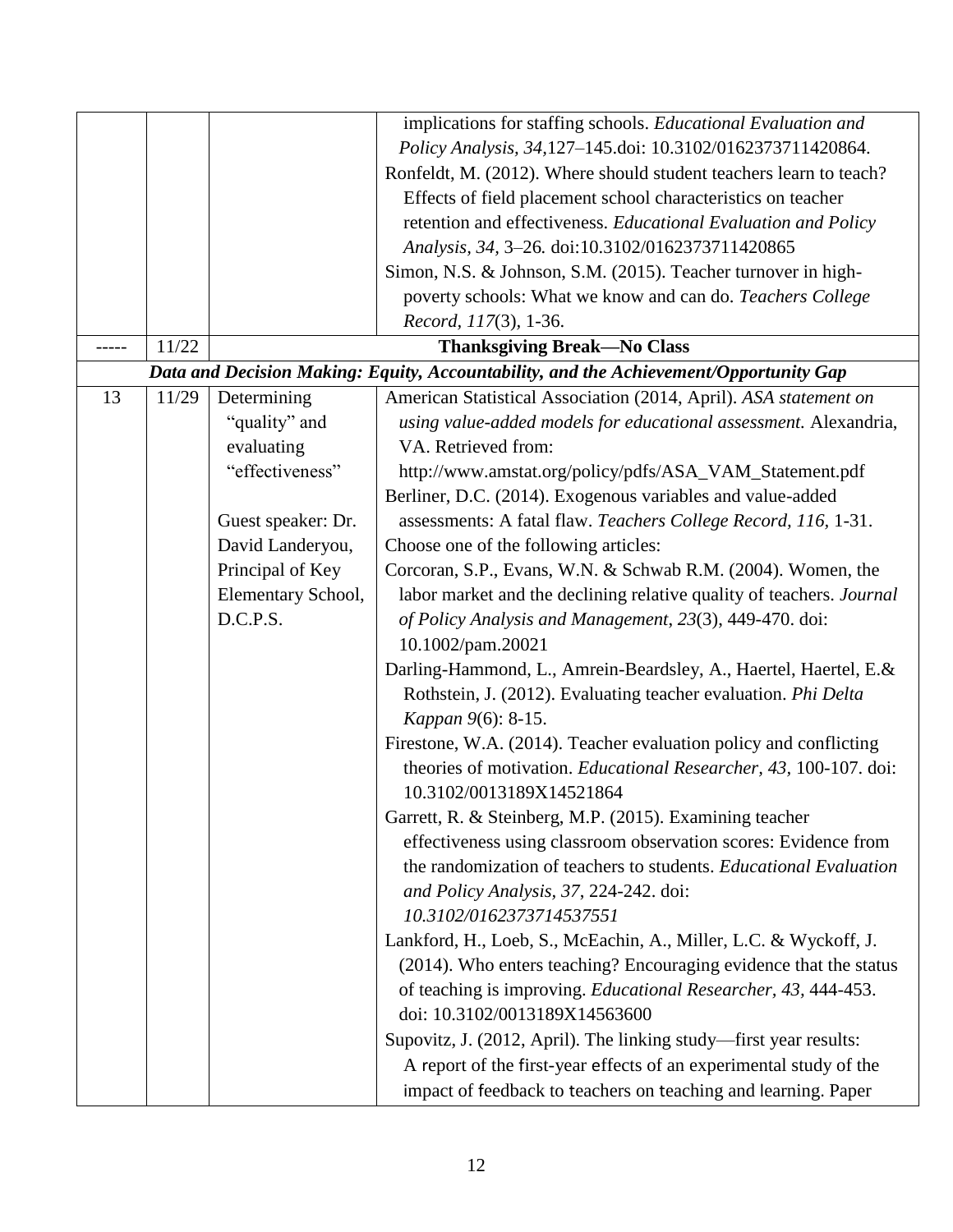|    |      |                       | presented at the meeting of the American Educational Research        |  |  |
|----|------|-----------------------|----------------------------------------------------------------------|--|--|
|    |      |                       | Association, Vancouver, BC, Canada.                                  |  |  |
| 14 | 12/6 | <b>Education</b> and  | Brown v. Board of Educ. 347 U.S. 483 (1954)                          |  |  |
|    |      | social justice:       | Egalite, A.J. & Kisida, B. (2018). The effects of teacher match      |  |  |
|    |      | The history of        | on students' academic perceptions and attitudes. Educational         |  |  |
|    |      | African-              | Evaluation and Policy Analysis, 40, 59-81. doi:                      |  |  |
|    |      | American              | 10.3102/0162373717714056                                             |  |  |
|    |      | education             | Ladson-Billings, G. (2012). Through a glass darkly: The persistence  |  |  |
|    |      |                       | of race in education research & scholarship. Educational             |  |  |
|    |      | Integration and       | Researcher, 41, 115-120. doi: 10.3102/0013189X12440743               |  |  |
|    |      | affirmative action    | Ravitch, D. (2000). A different kind of education for Black children |  |  |
|    |      | today                 | Journal of Blacks in Higher Education, 30, 98-106.                   |  |  |
|    |      |                       | Siddle Walker, V. (2000). Valued segregated schools for African      |  |  |
|    |      | Guest speaker: Dr.    | American children in the south, 1935-1969: A review of common        |  |  |
|    |      | Keyona Powell,        | themes and characteristics. Review of Educational Research, 70,      |  |  |
|    |      | Alexandria City       | 253-285.                                                             |  |  |
|    |      | <b>Public Schools</b> |                                                                      |  |  |
|    |      |                       |                                                                      |  |  |
|    | 12/9 |                       | <b>Assignment #4: Research Essay Due</b>                             |  |  |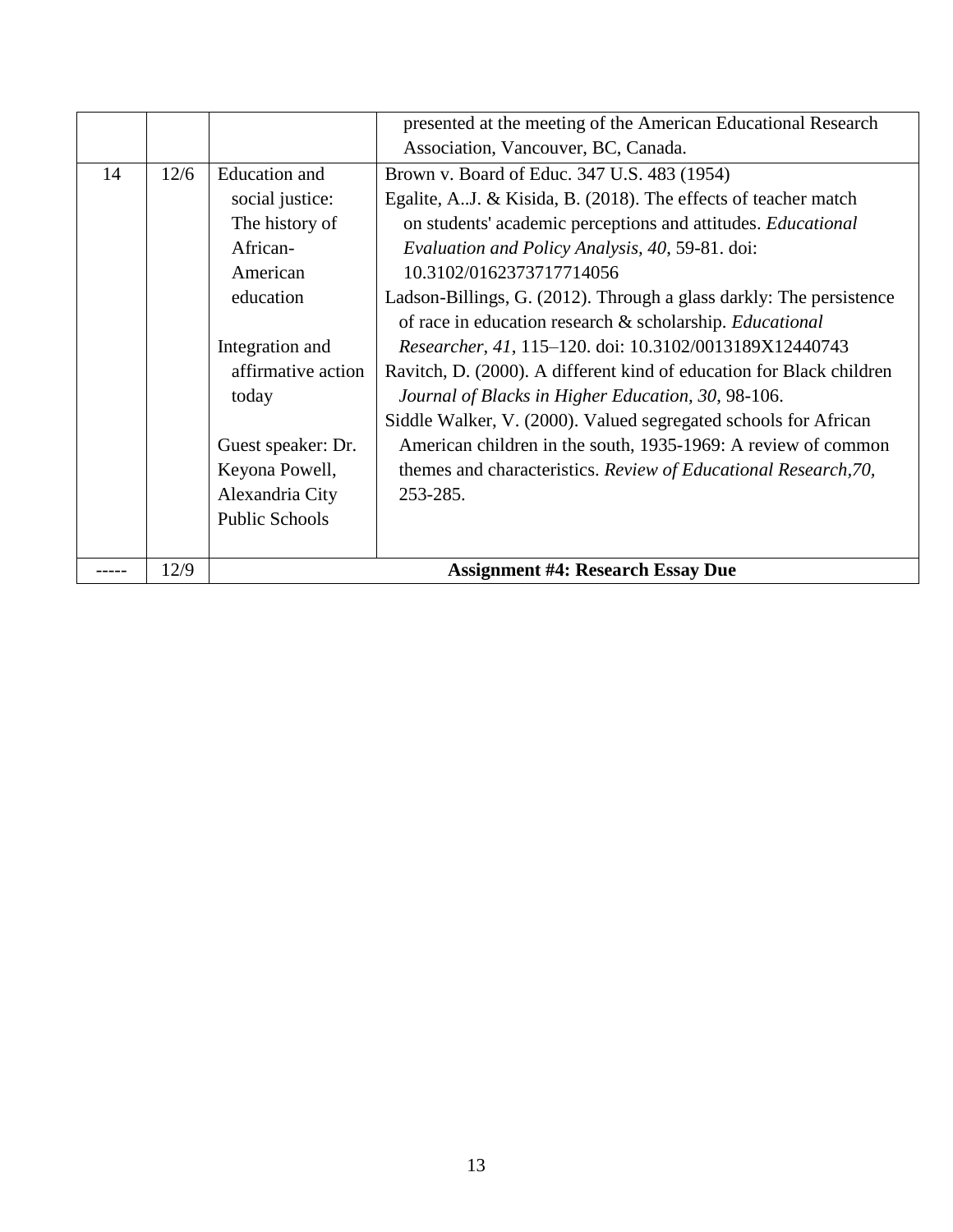## **Assignment #1: Topic Proposal 15 points**

## **Rationale**

The goal of this assignment is to highlight the details of a precise and particular education debate. This debate will form the foundation for your individualized scholarly inquiry. Before you can generate your own research questions, you need to demonstrate an understanding of the key issues. Before you can insert your voice into and inform current educational debates and policies, you need to have a clear understanding of the current state of the debates.

## **Tasks**

- 1. Submit a 3-4-page essay that offers an overview of your selected issue.
- 2. Begin by addressing the following questions:
	- a. Where is this issue visible?
	- b. Who is involved?
	- c. What are the competing perspectives surrounding this issue?
	- d. What is at stake?
- 3. Once you have addressed the above questions, begin to move beyond the details of the current issue and raise your own research questions.
	- a. What do you want to learn more about?
	- b. What do you want to figure out?
	- c. Develop a set of at least three questions that will drive your research over the course of this semester.
- 4. Using at least 4 sources, this essay will focus *only* on the current incarnation of this debate.
- 5. In addition, submit a proposed bibliography of at least10 sources, including at least two sources that provide a historical treatment of the issue.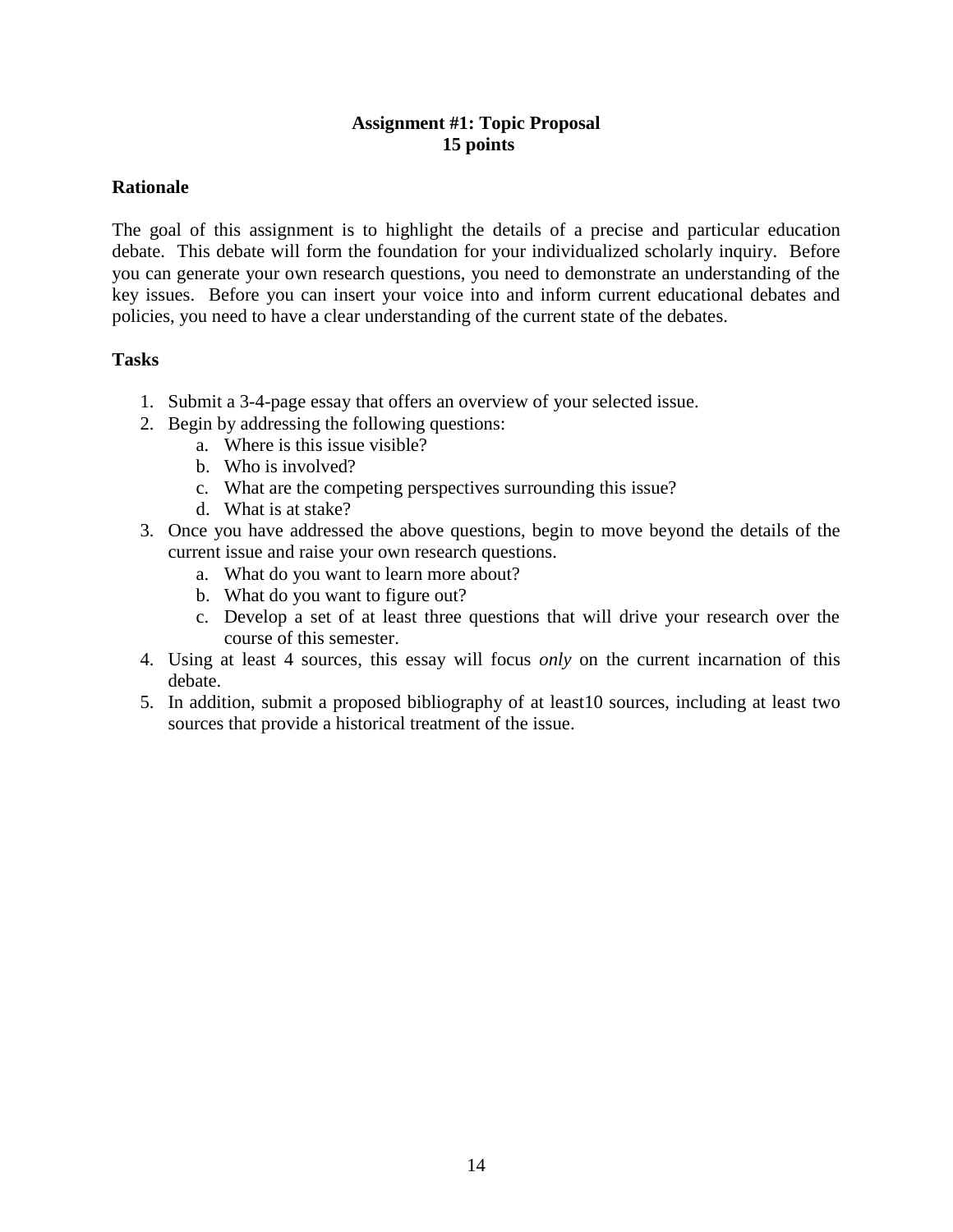# **Assessment Rubric for Assignment #1: Topic Paper**

| <b>Dimensions</b>                                                   | <b>Exceeds expectations</b>                                                                                                                                                                                                                                                                           | <b>Meets expectations</b>                                                                                                                                                                                                                                | <b>Approaches</b>                                                                                                                                                          | <b>Falls below expectations</b>                                                                                                                                                                              |
|---------------------------------------------------------------------|-------------------------------------------------------------------------------------------------------------------------------------------------------------------------------------------------------------------------------------------------------------------------------------------------------|----------------------------------------------------------------------------------------------------------------------------------------------------------------------------------------------------------------------------------------------------------|----------------------------------------------------------------------------------------------------------------------------------------------------------------------------|--------------------------------------------------------------------------------------------------------------------------------------------------------------------------------------------------------------|
|                                                                     | (4)                                                                                                                                                                                                                                                                                                   | (3)                                                                                                                                                                                                                                                      | expectations                                                                                                                                                               | (1)                                                                                                                                                                                                          |
| <b>Statement of</b><br><b>Topic</b><br>(20%)                        | Offers a clear statement<br>of issue of interest.<br>Focuses on a specific<br>component of a larger<br>debate. Describes topic in                                                                                                                                                                     | Offers a clear statement<br>of topic, but lacks focus<br>and/or attempts to cover<br>too much ground.                                                                                                                                                    | (2)<br>Offers neither a clear nor<br>focused statement of<br>interest.                                                                                                     | Offers neither a clear nor<br>focused statement of<br>interest and makes<br>inaccurate claims.                                                                                                               |
|                                                                     | clear and accurate terms.                                                                                                                                                                                                                                                                             |                                                                                                                                                                                                                                                          |                                                                                                                                                                            |                                                                                                                                                                                                              |
| <b>Exploration</b><br>of Debate<br>$(30\%)$                         | Addresses succinctly the<br>questions of where the<br>issue is visible, who is<br>involved, what are the<br>competing perspectives,<br>and what is at stake.<br>Refers to relevant texts to<br>ground characterizations.<br>Presents topic overview<br>in a clear, accurate, and<br>bias-free manner. | Offers a clear exploration<br>of a specific issue of<br>debate of interest. Refers<br>to relevant texts to ground<br>overview. Author reveals<br>clear bias, choosing sides<br>or offering policy<br>prescriptions. Cites and<br>makes use of 4 sources. | Exploration of issue is<br>vague or too broad.<br>Author takes sides. Uses<br>fewer than 4 sources, or<br>cites 4 sources but does<br>not make significant use<br>of them. | Exploration of issue is<br>unclear or inaccurate.<br>Author does not refer to<br>specific texts to ground<br>overview and writes with<br>clear bias. Does not cite<br>or make use of<br>appropriate sources. |
| Use of                                                              | Cites and makes use of at                                                                                                                                                                                                                                                                             | Cites and makes use of at                                                                                                                                                                                                                                | Cites and makes use of 3                                                                                                                                                   | Cites and makes use of                                                                                                                                                                                       |
| <b>Sources</b><br>$(10\%)$                                          | least 4 high quality<br>sources.                                                                                                                                                                                                                                                                      | least 4 sources, one or<br>more of which may be of<br>dubious quality.                                                                                                                                                                                   | sources.                                                                                                                                                                   | fewer than 3 sources.                                                                                                                                                                                        |
| <b>Statement of</b><br><b>Research</b><br><b>Questions</b><br>(20%) | Moves beyond the issue<br>at hand and raises at least<br>3 meaningful questions<br>that stem from the texts.                                                                                                                                                                                          | Raises two meaningful<br>questions to guide future<br>inquiry.                                                                                                                                                                                           | Raises only one<br>meaningful question.                                                                                                                                    | Raises questions that do<br>not stem from the<br>readings or hold potential<br>of generating future<br>research, or poses no<br>questions.                                                                   |
| <b>Proposed</b><br>bibliography<br>$(10\%)$                         | Provides a proposed<br>bibliography of at least10<br>high quality sources,<br>including at least two<br>sources that provide a<br>historical treatment of the<br>issue.                                                                                                                               | Provides a proposed<br>bibliography of at least 10<br>sources, one or more of<br>which may be of poor<br>quality, or provides fewer<br>than two sources that<br>provide a historical<br>treatment of the issue.                                          | Provides a proposed<br>bibliography of fewer<br>than 10 sources.                                                                                                           | Fails to include a<br>proposed bibliography.                                                                                                                                                                 |
| <b>Mechanics</b><br>$(10\%)$                                        | The essay is nearly error<br>free and comports with<br>APA guidelines.                                                                                                                                                                                                                                | The paper has some<br>errors.                                                                                                                                                                                                                            | The paper has numerous<br>errors.                                                                                                                                          | The paper is sloppy and<br>and/or makes no sense.                                                                                                                                                            |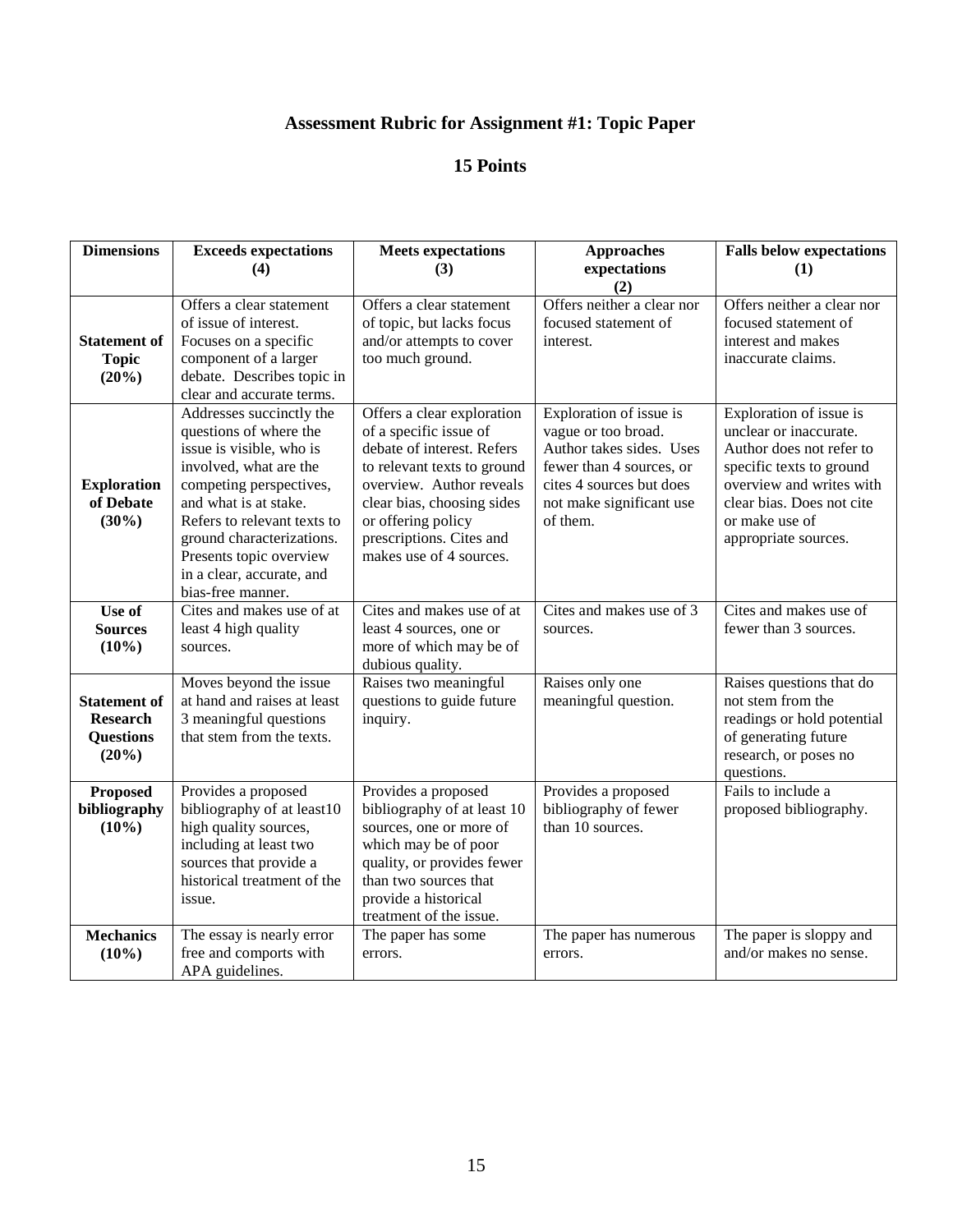## **Assignment #2: Literature Review**

## **25 Points**

## **Rationale**

Much of successful academic writing is based, in part, on the careful reading of secondary and primary source literature. Rather than summarizing the key points and arguments of a variety of authors, the goal of this exercise is to synthesize a body of scholarship.

#### **Tasks**

- 1. In 6-7 pages, address the following questions in a well-crafted, compelling essay.
	- a. How has thinking on your chosen topic developed over time?
	- b. How do you account for these shifts?
	- c. In what ways do disciplinary conventions shape authors' analyses?
	- d. What are the main points of agreement and disagreement?
	- e. Where do you see authors engaging one another in scholarly discourse?
- 2. Drawing upon this body of literature, pose at least three questions that will motivate your future inquiry. Examine these questions, explicating how they grow out of the examined literature and exploring their larger significance. What will these questions help you figure out that we do not already know?
- 3. You must discuss and cite at least 10 approved sources, at least two of which are historical.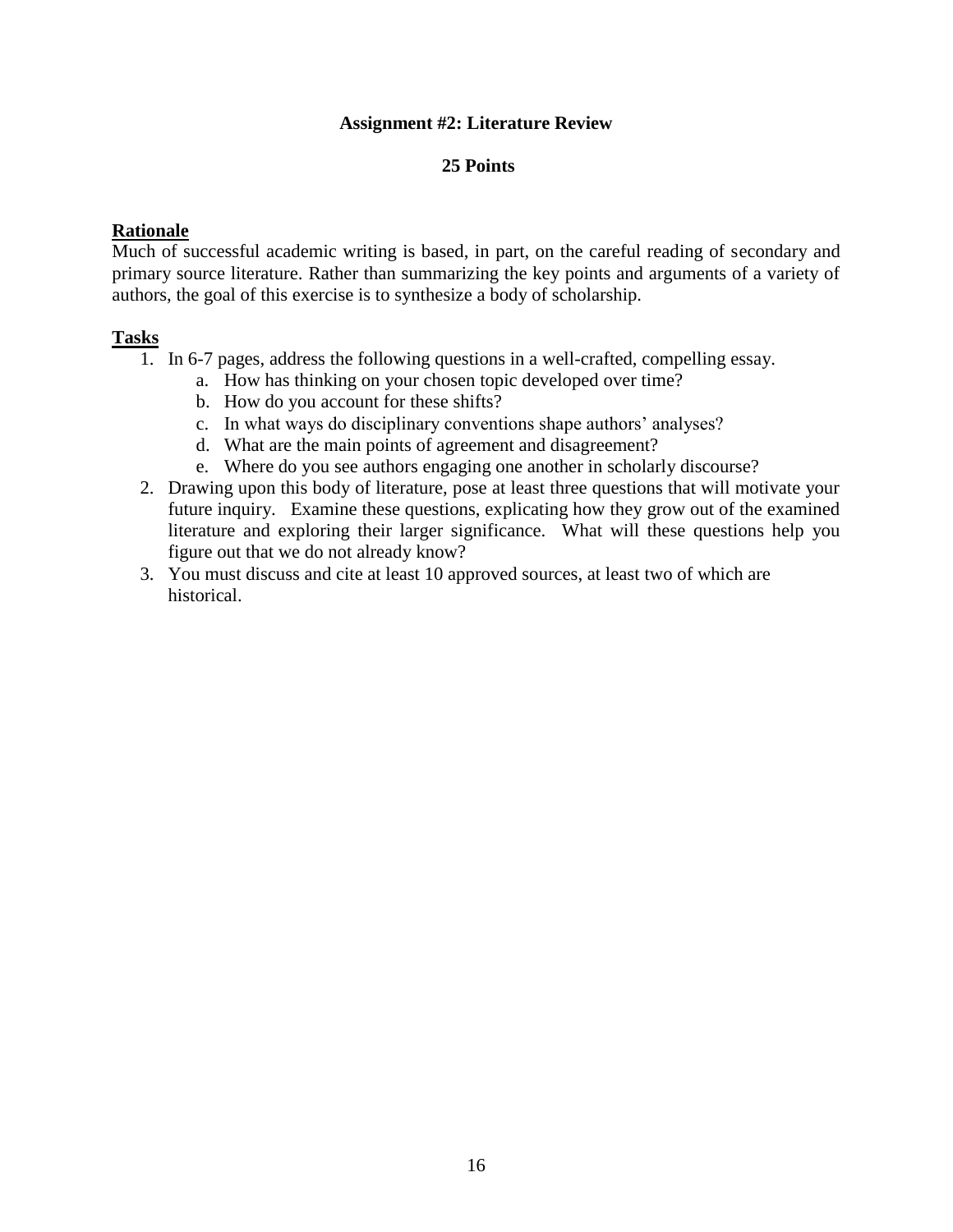## **Assessment Rubric for Assignment #2: Literature Review**

|                                                                                    | <b>Exceeds expectations</b>                                                                                                                                                                                                                                                                                                                                                                                                                                                                                                                                                                                                                                                                         | <b>Meets expectations</b>                                                                                                                                                                                                                                                                                                                                                                         | <b>Approaches expectations</b>                                                                                                                                                                                                                                                                        | <b>Falls below expectations</b>                                                                                                                                                                                                                                                                                                          |
|------------------------------------------------------------------------------------|-----------------------------------------------------------------------------------------------------------------------------------------------------------------------------------------------------------------------------------------------------------------------------------------------------------------------------------------------------------------------------------------------------------------------------------------------------------------------------------------------------------------------------------------------------------------------------------------------------------------------------------------------------------------------------------------------------|---------------------------------------------------------------------------------------------------------------------------------------------------------------------------------------------------------------------------------------------------------------------------------------------------------------------------------------------------------------------------------------------------|-------------------------------------------------------------------------------------------------------------------------------------------------------------------------------------------------------------------------------------------------------------------------------------------------------|------------------------------------------------------------------------------------------------------------------------------------------------------------------------------------------------------------------------------------------------------------------------------------------------------------------------------------------|
|                                                                                    | (4)                                                                                                                                                                                                                                                                                                                                                                                                                                                                                                                                                                                                                                                                                                 | (3)                                                                                                                                                                                                                                                                                                                                                                                               | (2)                                                                                                                                                                                                                                                                                                   | (1)                                                                                                                                                                                                                                                                                                                                      |
| <b>Presentation</b><br>of Literature<br>and Idea<br><b>Development</b><br>$(60\%)$ | Examines and properly<br>cites 10 sources, at least<br>2 of which are historical.<br>Creates conversations<br>across texts, thinking<br>about the works as a<br>cohesive body of<br>literature. Rather than<br>summarizing each work<br>one by one, the author<br>finds meaningful ways<br>to synthesize the<br>readings. Incorporates<br>specific evidence from<br>texts and offers an<br>analysis. Considers the<br>role of disciplinary<br>conventions and links<br>these observations to the<br>essay's larger idea.<br>Through an exploration<br>of this body of literature,<br>the author generates a<br>cohesive, logical, and<br>compelling idea that is<br>woven throughout the<br>review. | Examines and properly<br>cites 10 sources, at least<br>2 of which are<br>historical. The author<br>attempts to generate a<br>larger, original idea but<br>this idea is not<br>substantiated all the<br>way throughout the<br>essay or is separate<br>from a discussion of the<br>texts. Considers<br>disciplinary<br>conventions, but does<br>not link these<br>observations to a larger<br>idea. | Examines 10 sources, at<br>least 4 of which are<br>historical. Rather than<br>generating a larger idea and<br>moving beyond the texts,<br>the author summarizes each<br>work. Does not consider<br>the role of disciplinary<br>conventions. Provides<br>some evidence, but offers<br>little analysis. | Examines fewer than 10<br>sources. Citations may be<br>incorrect. Author offers<br>only summaries.<br>Presentation of authors'<br>views may be inaccurate<br>or incorrect. Does not<br>consider the role of<br>disciplinary conventions.<br>Does not provide<br>significant evidence to<br>support claims. Does not<br>provide analysis. |
| <b>Future</b><br><b>Research</b><br><b>Questions</b><br>$(30\%)$                   | Clearly states and<br>explicates three specific<br>questions to motivate<br>further research. The<br>questions are a clear<br>outgrowth of the<br>literature discussed.                                                                                                                                                                                                                                                                                                                                                                                                                                                                                                                             | States three questions.<br>Questions are too broad<br>and/or are not fully<br>explicated. Questions<br>flow from previous<br>discussion of literature.                                                                                                                                                                                                                                            | Offers three vague<br>questions. Neither clearly<br>nor fully explicates<br>significance or implications<br>of questions. Questions<br>only partially flow from<br>discussion of scholarship.                                                                                                         | Offers fewer than three<br>questions. Questions are<br>vague and may not be<br>explicated. Questions do<br>not flow from discussion<br>of scholarship.                                                                                                                                                                                   |
| <b>Mechanics</b><br>$(10\%)$                                                       | The essay is nearly error<br>free.                                                                                                                                                                                                                                                                                                                                                                                                                                                                                                                                                                                                                                                                  | The paper has some<br>errors.                                                                                                                                                                                                                                                                                                                                                                     | The paper has numerous<br>errors.                                                                                                                                                                                                                                                                     | The paper is sloppy and<br>appears not to have been<br>proofread.                                                                                                                                                                                                                                                                        |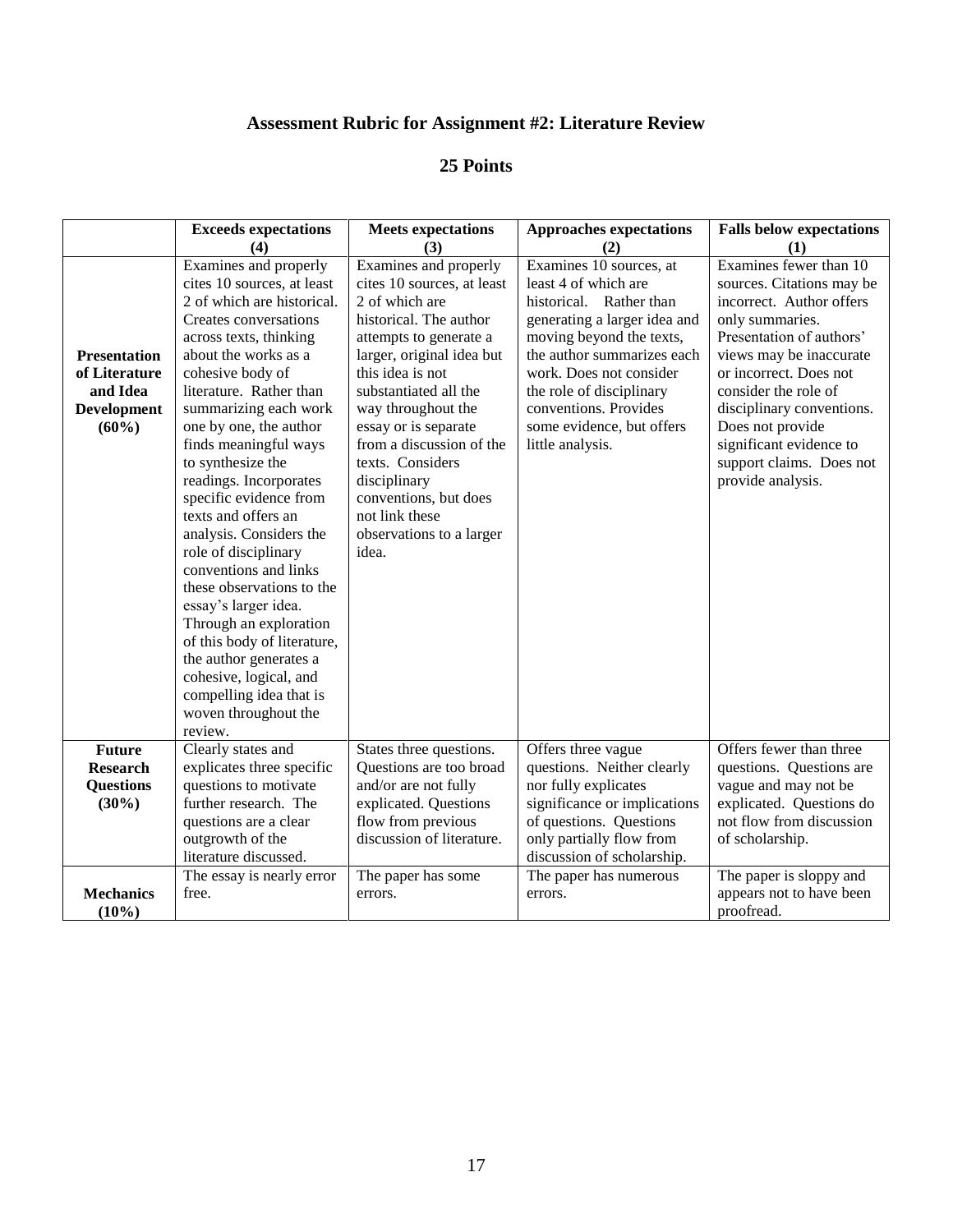## **Assignment#3: Research Essay**

## **Required Performance**

#### **40 Points**

#### **Rationale**

Educational issues assume center stage in the political arena, animating the Left and the Right. Questions surrounding accountability, teacher quality, measurement, standards and many others shape today's educational policy discourse. These are not new issues. Instead, educators and others have been asking and answering similar questions in various ways for over a century. In this culminating assignment, students will historicize a current educational debate. The goal of this essay is to use the past to intervene in a current debate.

## **Tasks**

- 1. Write a 12-15-page essay that historicizes a current educational debate, paying close attention to the ways in which social and political forces have shaped this issue.
- 2. Begin by offering a succinct picture of a current educational issue.
	- a. Where does this debate unfold?
	- b. Who is involved?
	- c. What is at stake?
- 3. Consider how and in what ways an historical inquiry might provide a new way of thinking about this debate and its underlying issues.
- 4. Explore the history of this issue calling attention to key points of continuity and change over time.
	- a. You must use scholarly evidence in the form of quotations to support your points.
	- b. Rather than offering a summary of past events a textbook account, for instance – your task is to offer an analysis of these events.
		- i. Why did they unfold as they did?
		- ii. How do you account for this?
		- iii. What is the larger significance of this past educational debate?
- 5. Consider the ways in which the historical moments examined cast fresh light on the current debate.
	- a. How has this debate changed shape over time?
	- b. How do you account for this historical persistence?
	- c. In what ways does this historical knowledge recast the debate or illuminate enduring underlying tensions?
	- d. What did you learn about the social and political functions of schooling from this inquiry?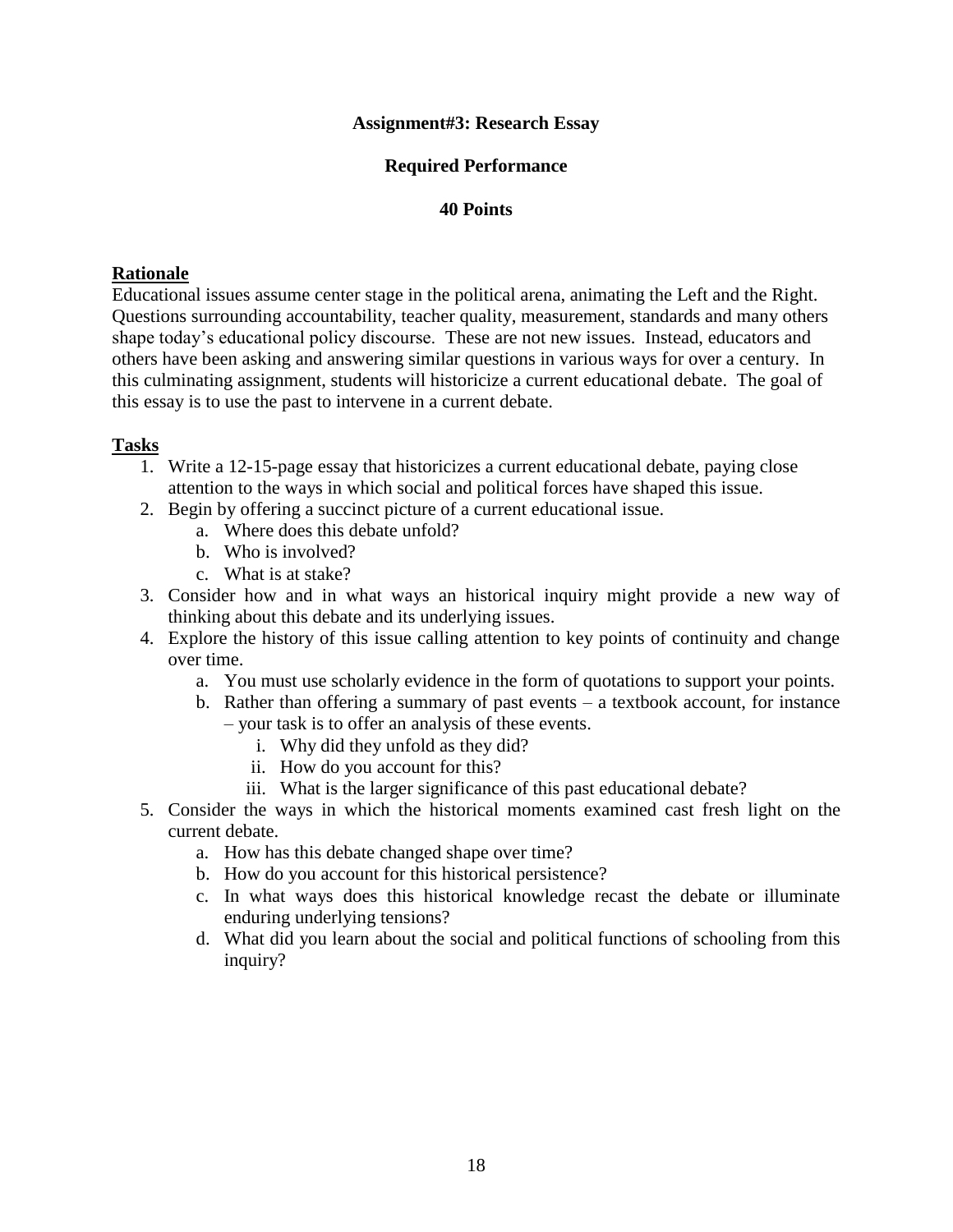## **Assessment Rubric for Assignment #4: Research Essay**

|                                                                                                | <b>Exceeds expectations</b><br>(4)                                                                                                                                                                                                                                                                                                                                                          | <b>Meets</b> expectations<br>(3)                                                                                                                                                                                                                                                                                                                   | <b>Approaches expectations</b><br>(2)                                                                                                                                                                                                                      | <b>Falls below expectations</b><br>(1)                                                                                                                                                                                                |
|------------------------------------------------------------------------------------------------|---------------------------------------------------------------------------------------------------------------------------------------------------------------------------------------------------------------------------------------------------------------------------------------------------------------------------------------------------------------------------------------------|----------------------------------------------------------------------------------------------------------------------------------------------------------------------------------------------------------------------------------------------------------------------------------------------------------------------------------------------------|------------------------------------------------------------------------------------------------------------------------------------------------------------------------------------------------------------------------------------------------------------|---------------------------------------------------------------------------------------------------------------------------------------------------------------------------------------------------------------------------------------|
| <b>Argument</b><br>and Idea<br><b>Development</b><br>$(30\%)$                                  | Presents a clear and<br>specific educational issue<br>to explore. Makes a<br>compelling case for<br>examining historical<br>precedents. Generates a<br>clear and compelling idea<br>throughout the essay. The<br>narrative moves from one<br>point to the next logically.                                                                                                                   | Presents a clear and<br>specific educational<br>issue to explore.<br>Examines historical<br>precedents, but does not<br>make a clear case for<br>doing so. The narrative<br>follows a logical<br>sequence but it may<br>weaken in certain<br>sections. Crafts a general<br>idea, but does not<br>develop it fully.                                 | Presents an overarching<br>topic to explore, but the<br>issue is vague or too large.<br>Does not examine<br>historical precedents.<br>Lacks a clear logic. Offers<br>claims but fails to generate<br>an overarching idea.                                  | Topic is vague or unclear.<br>Offers summaries of events<br>and texts but does not<br>provide an analysis or craft<br>an original idea. Lacks a<br>discernible logic.                                                                 |
| <b>Historical</b><br><b>Inquiry</b><br>$(30\%)$                                                | Accurately examines<br>specific historical eras<br>and developments through<br>the use of evidence.<br>Offers a careful analysis<br>of evidence, moving<br>beyond a summary. Uses<br>at least 10 sources. Uses<br>quotes from other<br>scholarship to develop<br>and shade the essay's<br>ideas.                                                                                            | Examines historical eras<br>and developments. Uses<br>at least 10 sources.<br>Provides evidence, but<br>does not fully analyze all<br>pieces introduced.<br>Larger idea of the essay<br>is only tangentially<br>related to evidence<br>introduced.                                                                                                 | Offers a partial or<br>incomplete exploration of<br>historical eras and<br>developments. Uses some<br>evidence, but leaves it<br>largely unexamined. Does<br>not use and/or incorrectly<br>cites 10 sources. Relies on<br>summary rather than<br>analysis. | Examination of history is<br>partial or inaccurate. Does<br>not use evidence to<br>substantiate claims. Does<br>not use 10 sources. Unclear<br>how history relates to<br>essay's larger idea.                                         |
| <b>Conclusions:</b><br>The<br><b>Intersection</b><br>of History &<br><b>Policy</b><br>$(30\%)$ | Considers the ways in<br>which history and<br>historical developments<br>inform policy surrounding<br>a particular educational<br>issue. Examines moments<br>of continuity and change.<br>Uses the history presented<br>to offer fresh insights<br>surrounding a current<br>educational issue.<br>Examines the significance<br>of the essay's idea in<br>compelling and<br>meaningful ways. | Considers the<br>connections between the<br>past and present but does<br>not consider implications<br>of such connections.<br>Attempts to use history<br>to cast fresh light on<br>policy, but claims need<br>to be developed more<br>fully to be compelling or<br>clear. Needs to link these<br>observations to larger<br>idea with greater care. | <b>Considers</b> connections<br>between past and present<br>but does not consider<br>larger implications. Does<br>not use history to make<br>fresh observations about<br>current issue. Connections<br>to larger idea are vague.                           | Does not consider the<br>connections between the<br>past and present. Does not<br>use historical inquiry to<br>make fresh observations<br>about current issue. Does<br>not generate a larger idea<br>and examine its<br>significance. |
| <b>Mechanics</b><br>$(10\%)$                                                                   | The essay is nearly error<br>free.                                                                                                                                                                                                                                                                                                                                                          | The paper has some<br>errors.                                                                                                                                                                                                                                                                                                                      | The paper has numerous<br>errors.                                                                                                                                                                                                                          | The paper is sloppy and<br>appears not to have been<br>proofread.                                                                                                                                                                     |